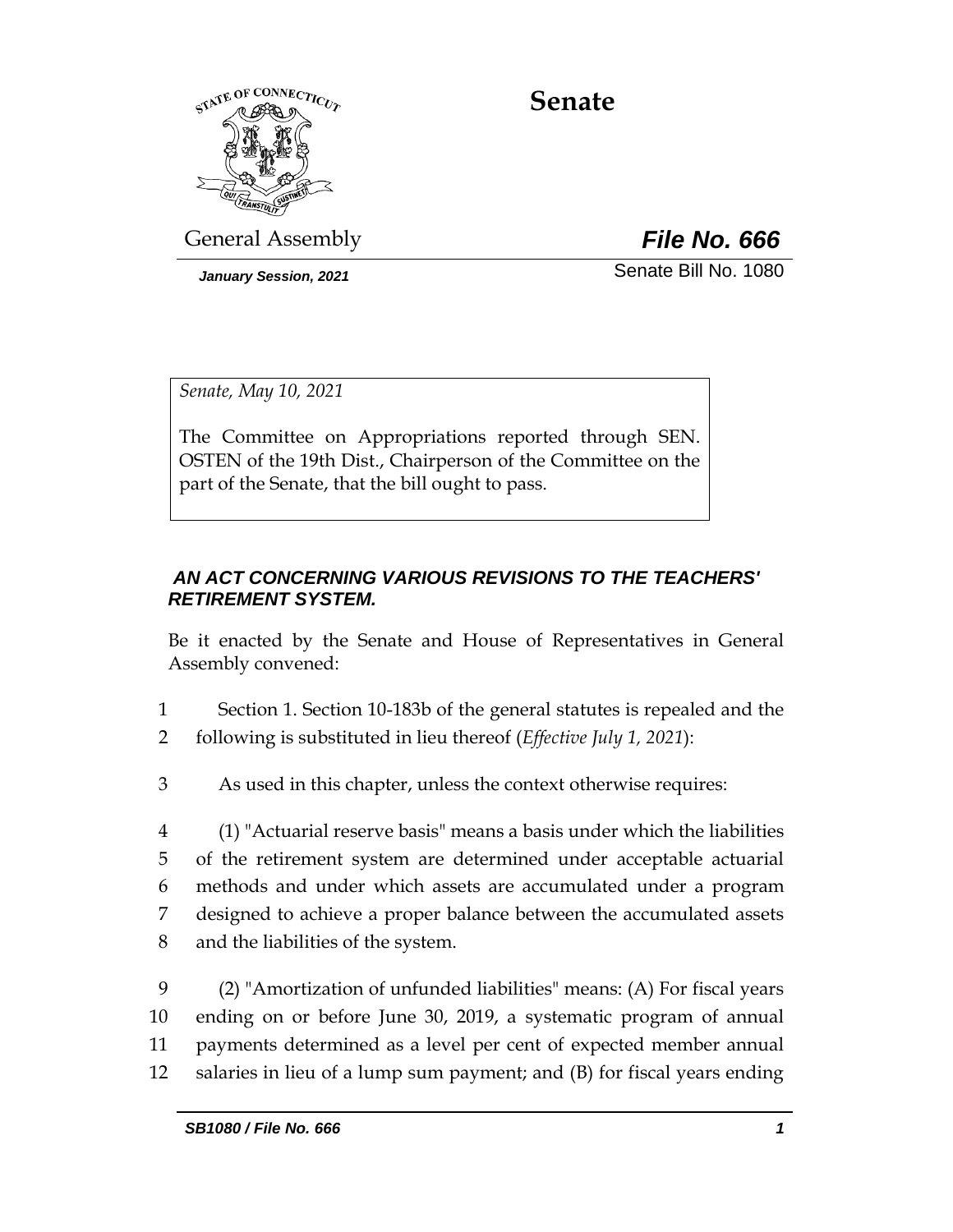on or after June 30, 2020, a systematic program of annual payments, transitioning equally over five consecutive fiscal years from a level per cent of expected annual member salaries to a level payment, in lieu of a lump sum payment.

 (3) "Annual salary" means the annual salary rate for service as a Connecticut teacher during a school year but not including unused sick leave, unused vacation, terminal pay, coaching or extra duty assignments, unless compensation for coaching or extra duty assignment was included in salary for which contributions were made prior to July 1, 1971. In no event shall annual salary include amounts determined by the board to be included for the purpose of inflating the member's average annual salary. The inclusion in annual salary of amounts paid to the member, in lieu of payment by the employer for the 26 cost of benefits, insurance, or individual retirement arrangements which in prior years had been paid by the employer and not included in the member's annual salary, shall be prima facie evidence that such amounts are included for the purpose of inflating the member's average annual salary. Annual salary shall not (A) include payments the timing of which may be directed by the member, (B) include payments to a superintendent pursuant to an individual contract between such superintendent and a board of education, of amounts which are not included in base salary, or (C) exceed the maximum amount allowed under Section 401(a)(17) of the Internal Revenue Code for the applicable limitation year, provided in no event shall the limitation under Section  $401(a)(17)$  of the Internal Revenue Code apply to the annual salary of a member whose membership began prior to January 1, 1996, if such limitation would reduce the amount of the member's annual salary below the amount permitted for calculation of the member's retirement benefit under chapter 167a, without regard to the limitation under Section 401(a)(17) of the Internal Revenue Code. Annual salary shall include amounts paid to the member during a sabbatical leave during which mandatory contributions were remitted, provided such member returned to full-time teaching for at least five full years following the completion of such leave.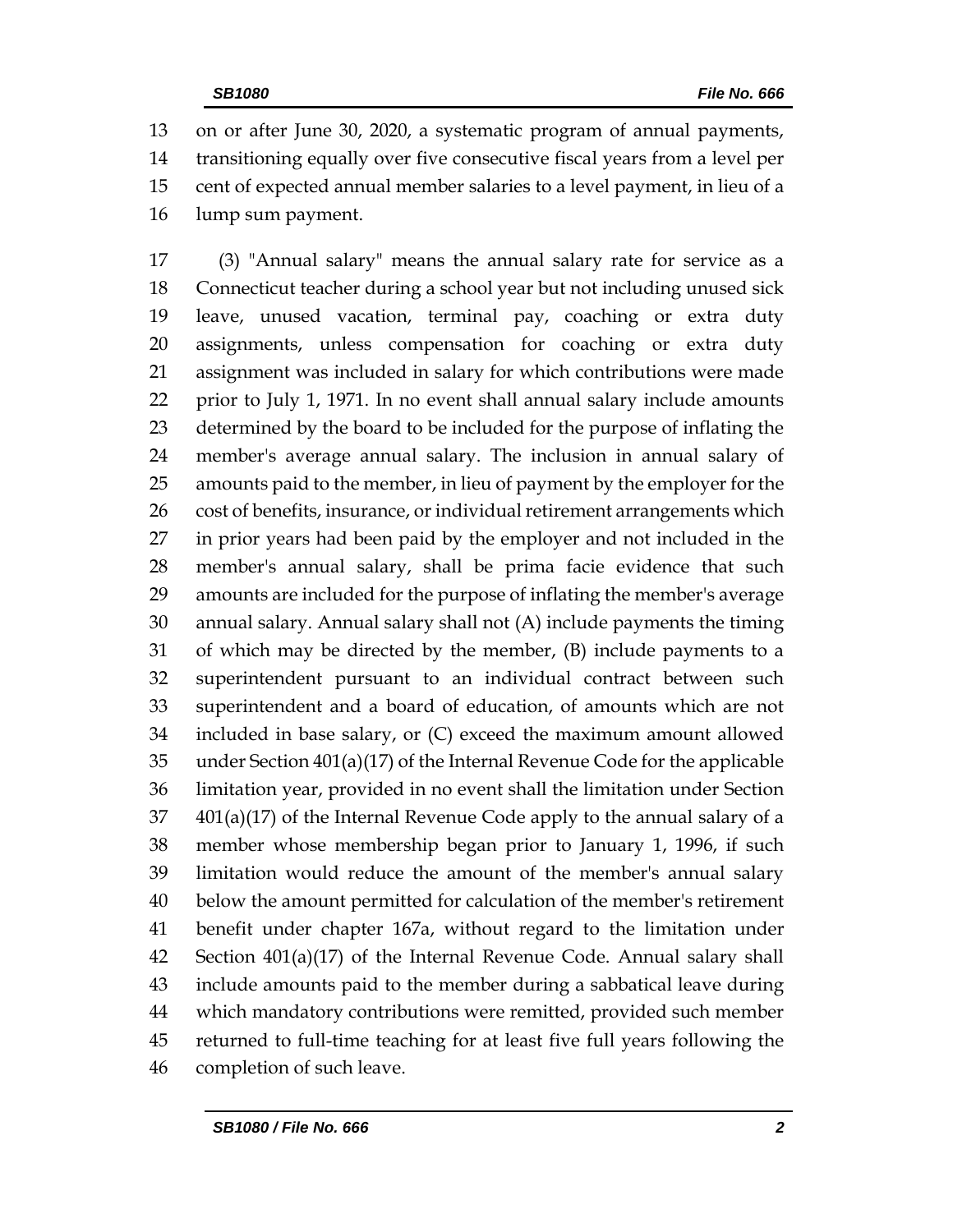(4)"Average annual salary" means the average annual salary received during the three years of highest salary.

(5) "Board" means the Teachers' Retirement Board.

 (6) "Child" means a natural child, an adopted child, or a stepchild of a deceased member who has been a stepchild for at least one year immediately prior to the date on which the member died. A child is a "dependent child" of a deceased member if at the time of the member's death (A) the member was living with the child or providing or obligated to provide, by agreement or court order, a reasonable portion of the support of the child, and (B) the child (i) is unmarried and has not attained age eighteen, or (ii) is disabled and such disability began prior to the child's attaining age eighteen.

 (7) "Contributions" means amounts withheld pursuant to this chapter and paid to the board by an employer from compensation payable to a member. Prior to July 1, 1989, "mandatory contributions" are contributions required to be withheld under this chapter and consist of five per cent regular contributions and "one per cent contributions". From July 1, 1989, to June 30, 1992, "mandatory contributions" are contributions required to be withheld under this chapter and consist of five per cent regular contributions and one per cent health contributions. From July 1, 1992, to June 30, 2004, "mandatory contributions" are contributions required to be withheld under this chapter and consist of six per cent "regular contributions" and one per cent health contributions. From July 1, 2004, to December 31, 2017, "mandatory contributions" are contributions required to be withheld under this chapter and consist of six per cent regular contributions and one and one-fourth per cent health contributions. From January 1, 2018, to December 31, 2019, inclusive, "mandatory contributions" are contributions required to be withheld under this chapter and consist of seven per cent "regular contributions" and one and one-fourth per cent health contributions. On and after January 1, 2020, "mandatory contributions" are contributions required to be withheld under this chapter and consist of seven per cent "regular contributions" and one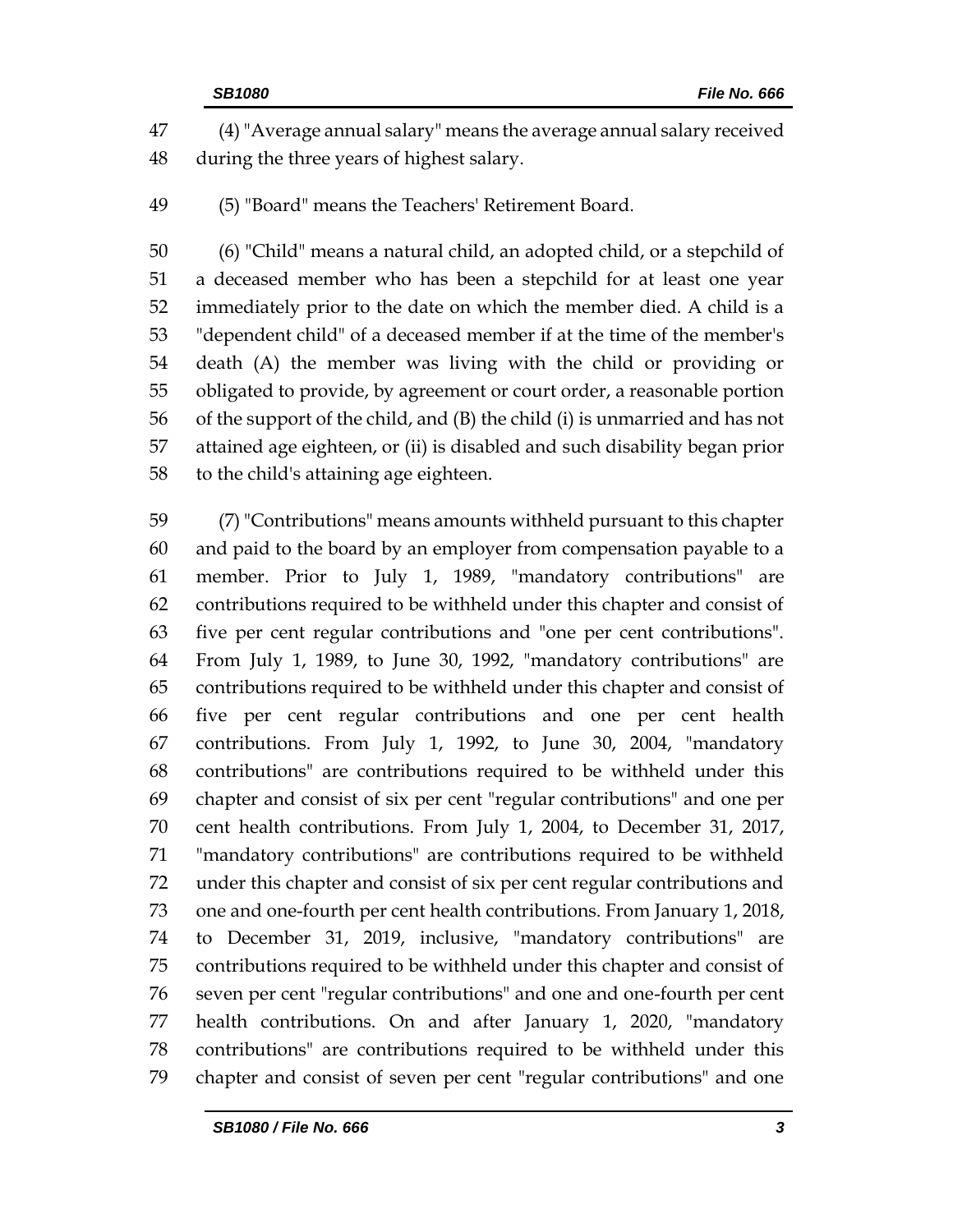and one-fourth per cent health contributions, except that no health contributions shall be required for an employee of the state that (A) has completed the vesting service necessary to receive health benefits provided to retired state employees, and (B) does not participate in any group health insurance plans maintained for retired teachers. Nothing in this subdivision shall affect any other obligation of such a state employee to contribute to the state's retiree health care trust fund. "Voluntary contributions" are contributions by a member authorized to be withheld under section 10-183i, as amended by this act.

 (8) "Credited interest" means interest at the rate from time to time fixed by the board consistent with industry standards and practices. Such interest shall be applied to a member's account based on the balance as of the previous June thirtieth. Credited interest shall be assessed on any mandatory contributions which were due but not remitted prior to the close of the school year for which salary was paid.

(9)"Current service" means service rendered in the current fiscal year.

 (10) "Dependent former spouse" means a former spouse of a deceased member who (A) has in his or her care a dependent child of the deceased member; and (B) was receiving, or was entitled to receive, from the deceased member at the time of the death of the deceased member, at least one-half of his or her support; and (C) has not remarried; and (D) is the parent of the child or adopted the child while married to the member and before the child attained age eighteen or, while married to the member, both of them adopted the child before the child attained age eighteen.

 (11) "Dependent parent" means a parent of a deceased member who (A) has reached the age of sixty-five; and (B) has not married after the death of the member; and (C) was receiving at least one-half of his or her support from the member at the time of the member's death and files proof of such support within two years of the date of the member's death; and (D) is not receiving, or entitled to a federal or state old age benefit based on the parent's own earnings, equal to or greater than the amount the parent would be entitled to as a dependent parent under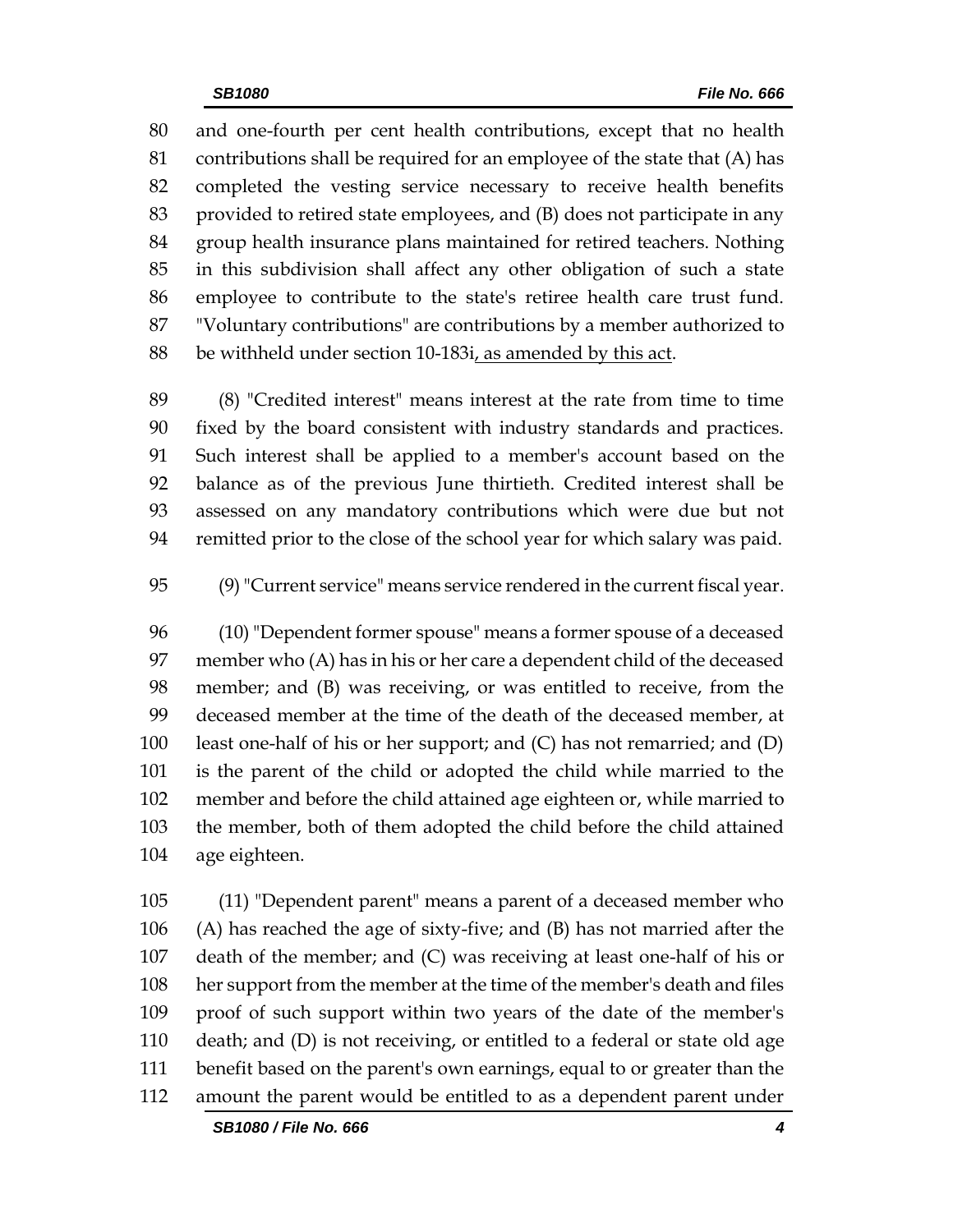this chapter. A "parent of a deceased member" is (i) the mother or father of a deceased member; or (ii) a stepparent of a deceased member by a marriage entered into before the member attained age sixteen; or (iii) an adopting parent of a deceased member who adopted the deceased member before the member attained age sixteen.

 (12) "Designated beneficiary" means a person designated on a form prescribed by the board by a member to receive amounts which become payable under this chapter as the result of the member's death whether before or after retirement. If a designated beneficiary is not living at the time of the death of a member, the amounts that would have been payable to the designated beneficiary shall be paid to the member's estate.

125 (13) "Disabled" means the inability to perform any teaching service, whether or not such service is performed full-time or part-time, in a public or nonpublic school or a nonschool setting, on a volunteer basis or for compensation, within or without the state, or engage in any substantial gainful activity by reason of any medically determinable physical or mental impairment **[**which**]** that (A) is permanent or can be expected to last continually for not less than twelve months from the 132 onset of such impairment, or (B) can be expected to result in death or to be of long-continued and indefinite duration, except that during the first twenty-four months that a member is receiving a disability allowance, "disabled" means the inability to perform the usual duties of his occupation by reason of any such impairment.

 (14) "Employer" means an elected school committee, a board of education, the State Board of Education, the Office of Early Childhood, the Board of Regents for Higher Education or any of the constituent units, the governing body of the Children's Center and its successors, the E. O. Smith School and any other activity, institution or school employing members.

 (15) "Formal leave of absence" means any absence from active service in the public schools of Connecticut formally granted by a member's employer as evidenced by contemporary records of the employer,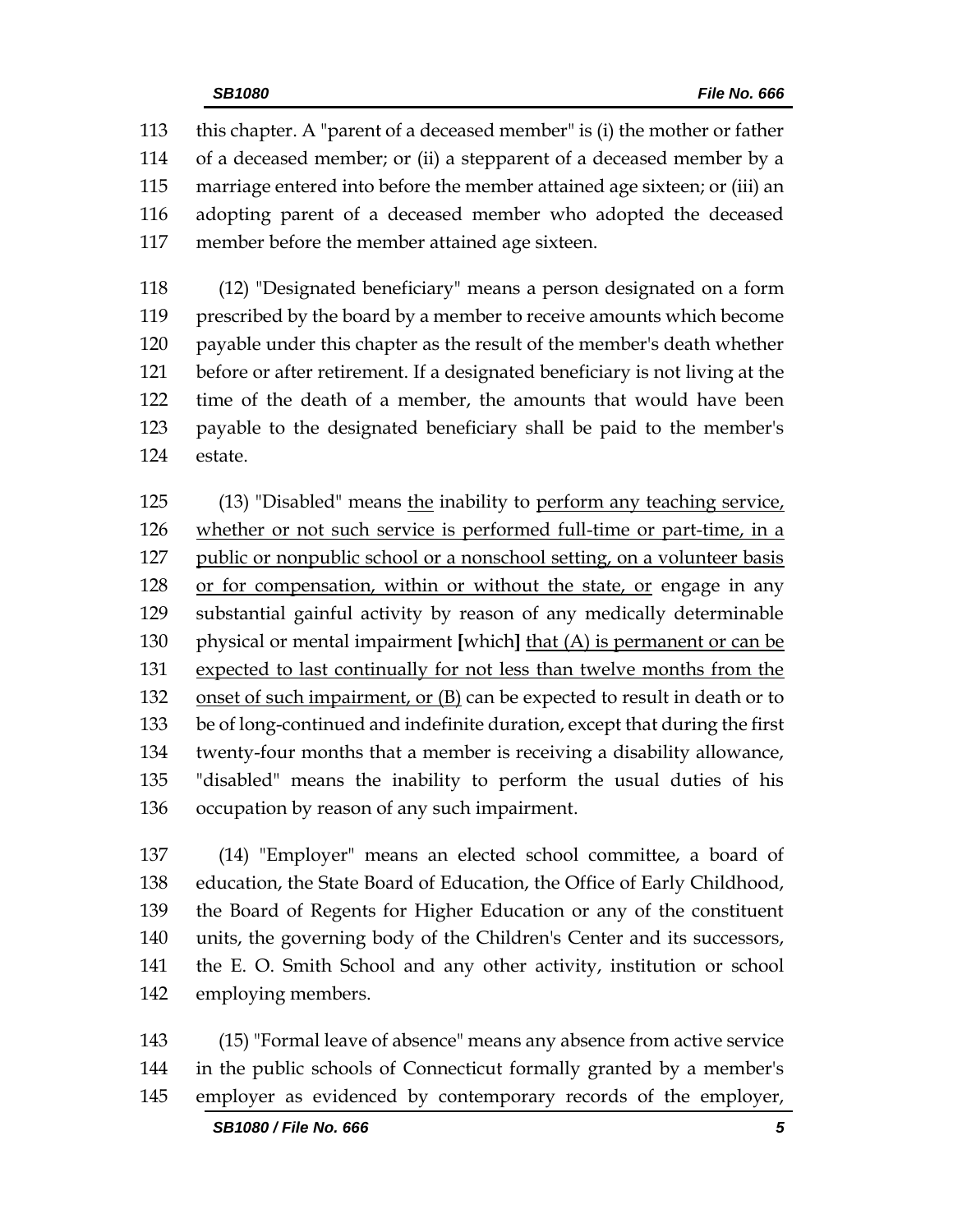provided in the case of an absence due to illness, medical or other evidence of such illness may, at the discretion of the Teachers' Retirement Board, be accepted in lieu of evidence of the formal granting of a leave.

 (16) "Formal application of retirement" means (A) the member's application, birth certificate or notarized statement supported by other evidence satisfactory to the board, in lieu thereof, (B) records of service, **[**when**]** if such records are required by the board to determine a salary rate or years of creditable service, (C) a statement of payment plan, **[**and,**]** including, if applicable, the fixed period of time selected by a member under Plan C or the coparticipant's share designated under Plan D, (D) in the case of an application for a disability benefit, a physician's or an advanced practice registered nurse's statement of health, and (E) any other documentation required by the board.

 (17) "Funding" means the accumulation of assets in advance of the payment of retirement allowances in accordance with a definite actuarial program.

 (18) "Member" means any Connecticut teacher employed for an average of at least one-half of each school day, except that no teacher who under any provision of the general statutes elects not to participate in the system shall be a member unless and until the teacher elects to participate in the system. Members teaching in a nonpublic school classified as a public school by the board under the provisions of this section may continue as members as long as they continue as teachers in such school even if the school ceases to be so classified. A former teacher who has not withdrawn his or her accumulated contributions shall be an "inactive member". A member who, during the period of a formal leave of absence granted by his or her employer, but not exceeding an aggregate of ten school months, continues to make mandatory contributions to the board, retains his or her status as an active member.

 (19) "Normal cost" means the amount of contribution which the state is required to make into the retirement fund in order to meet the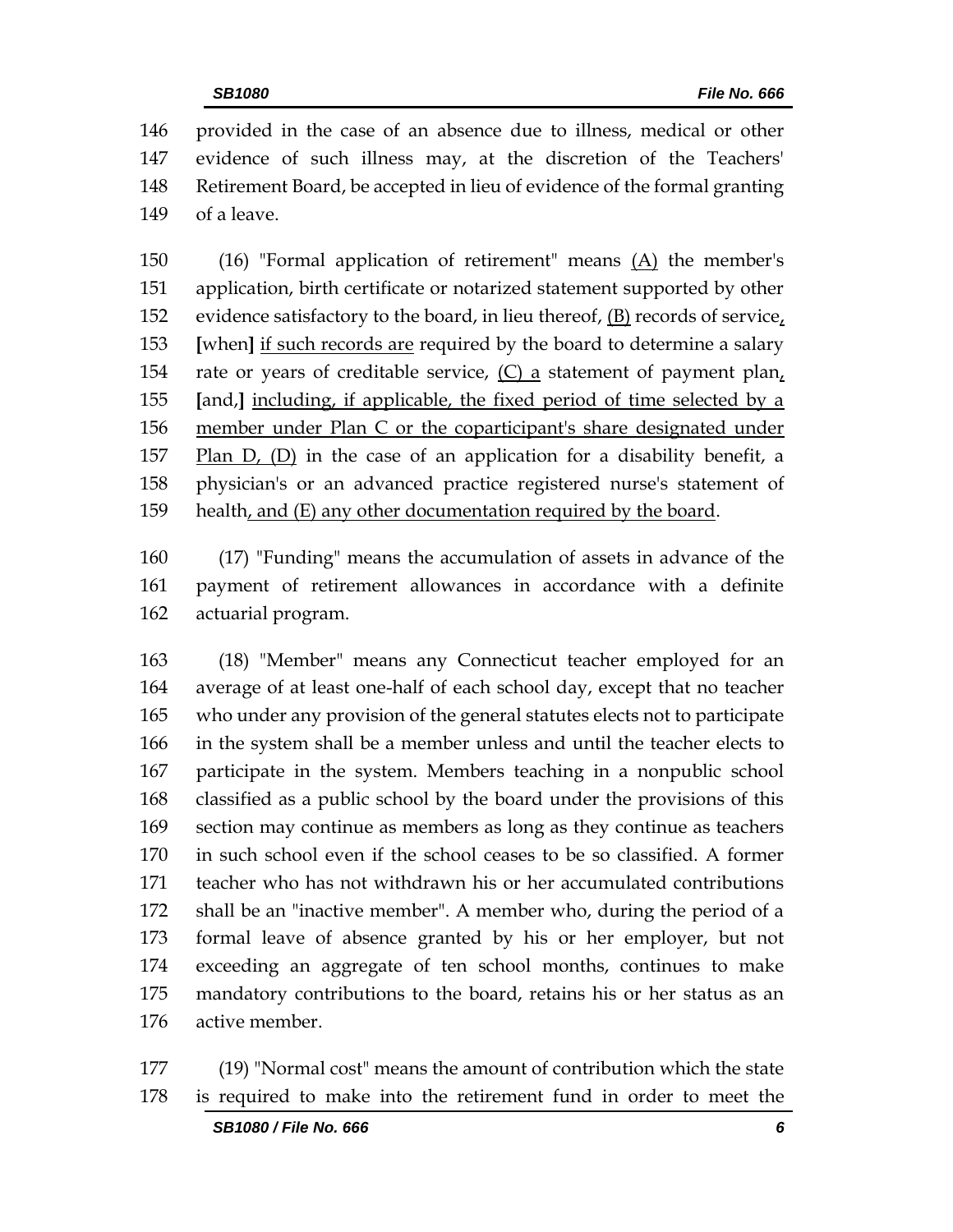actuarial cost of current service.

 (20) "Public school" means any day school conducted within or without this state under the orders and superintendence of a duly elected school committee, a board of education, the State Board of Education, the Office of Early Childhood, the board of governors or any of its constituent units, the E. O. Smith School, the Children's Center and its successors, the State Education Resource Center established pursuant to section 10-4q of the 2014 supplement to the general statutes, revision of 1958, revised to January 1, 2013, the State Education Resource Center established pursuant to section 10-357a, joint activities of boards of education authorized by subsection (b) of section 10-158a and any institution supported by the state at which teachers are employed or any incorporated secondary school not under the orders and superintendence of a duly elected school committee or board of education but located in a town not maintaining a high school and providing free tuition to pupils of the town in which it is located, and which has been approved by the State Board of Education under the provisions of part II of chapter 164, provided that such institution or such secondary school is classified as a public school by the retirement board.

 (21) "Retirement allowance" means payments for life derived from member contributions, including credited interest, and contributions 201 from the state.

 (22) "School year" means the twelve months ending on June thirtieth of each year.

 (23) "Surviving spouse" means a widow or widower of a deceased member who (A) was living with the member at the time of the member's death, or receiving, or entitled by court order or agreement to receive, regular support payments from the member, and (B) has not remarried.

 (24) "Survivors" means a surviving spouse, a dependent former spouse, a dependent child and a dependent parent.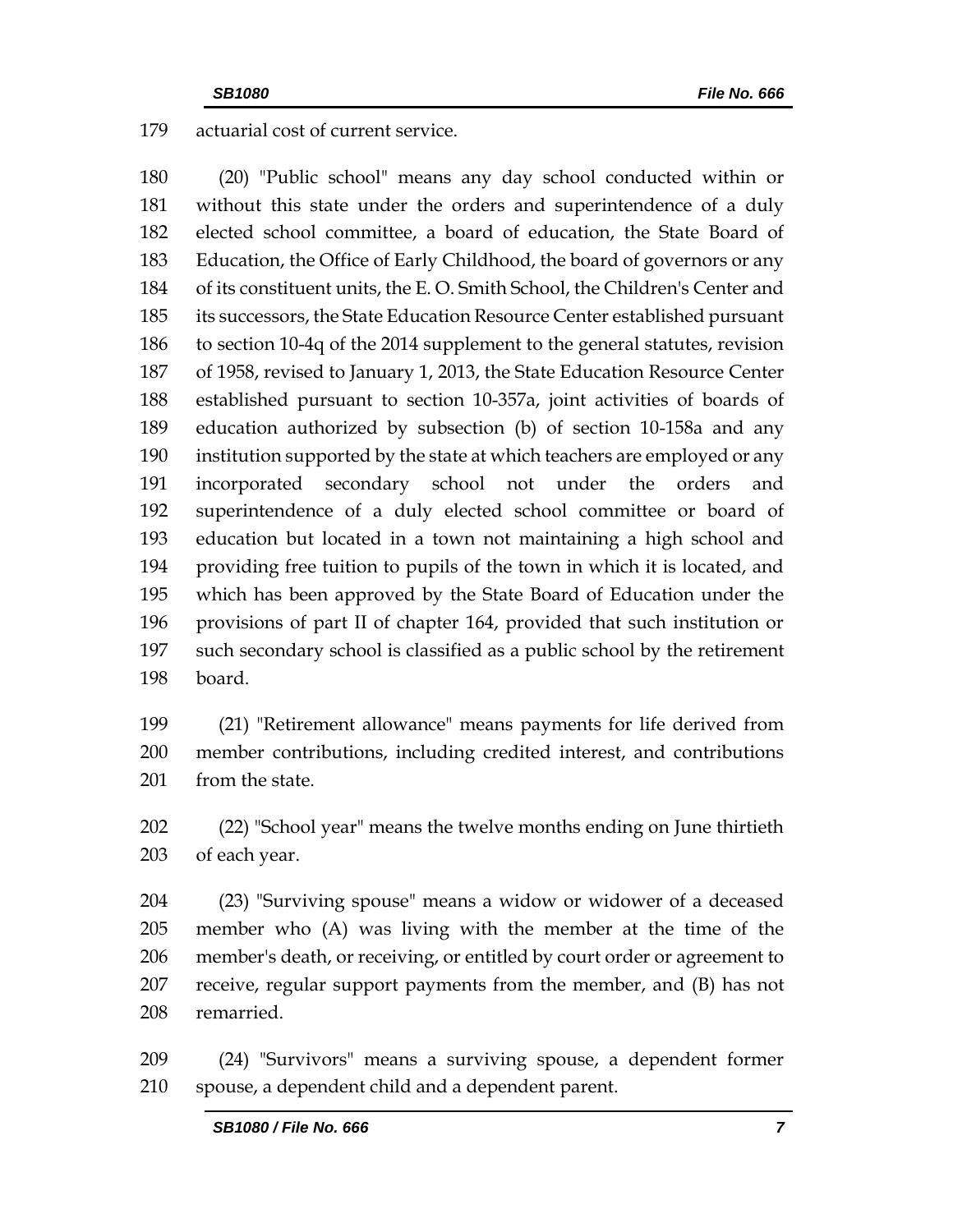(25) "System" means the Connecticut teachers' retirement system.

 (26) "Teacher" means (A) any teacher, permanent substitute teacher, principal, assistant principal, supervisor, assistant superintendent or superintendent employed by the public schools in a professional capacity while possessing a certificate or permit issued by the State Board of Education, provided on and after July 1, 1975, such certificate shall be for the position in which the person is then employed, except as provided for in section 10-183qq, (B) certified personnel who provide health and welfare services for children in nonprofit schools, as 220 provided in section 10-217a, under an oral or written agreement, (C) any person who is engaged in teaching or supervising schools for adults if the annual salary paid for such service is equal to or greater than the minimum salary paid for a regular, full-time teaching position in the day schools in the town where such service is rendered, (D) a member of the professional staff of the State Board of Education, the Office of Early Childhood, or of the Board of Regents for Higher Education or any of the constituent units, and (E) a member of the staff of the State Education Resource Center established pursuant to section 10-4q of the 2014 supplement to the general statutes, revision of 1958, revised to January 1, 2013, or the State Education Resource Center established pursuant to section 10-357a, employed in a professional capacity while possessing a certificate or permit issued by the State Board of Education. A "permanent substitute teacher" is one who serves as such for at least ten months during any school year.

 (27) "Unfunded liability" means the actuarially determined value of the liability for service before the date of the actuarial valuation less the accumulated assets in the retirement fund.

 (28) "Internal Revenue Code" means the Internal Revenue Code of 1986, or any subsequent corresponding internal revenue code of the United States, as from time to time amended, and any regulations promulgated under or interpretations of said code that may affect this chapter.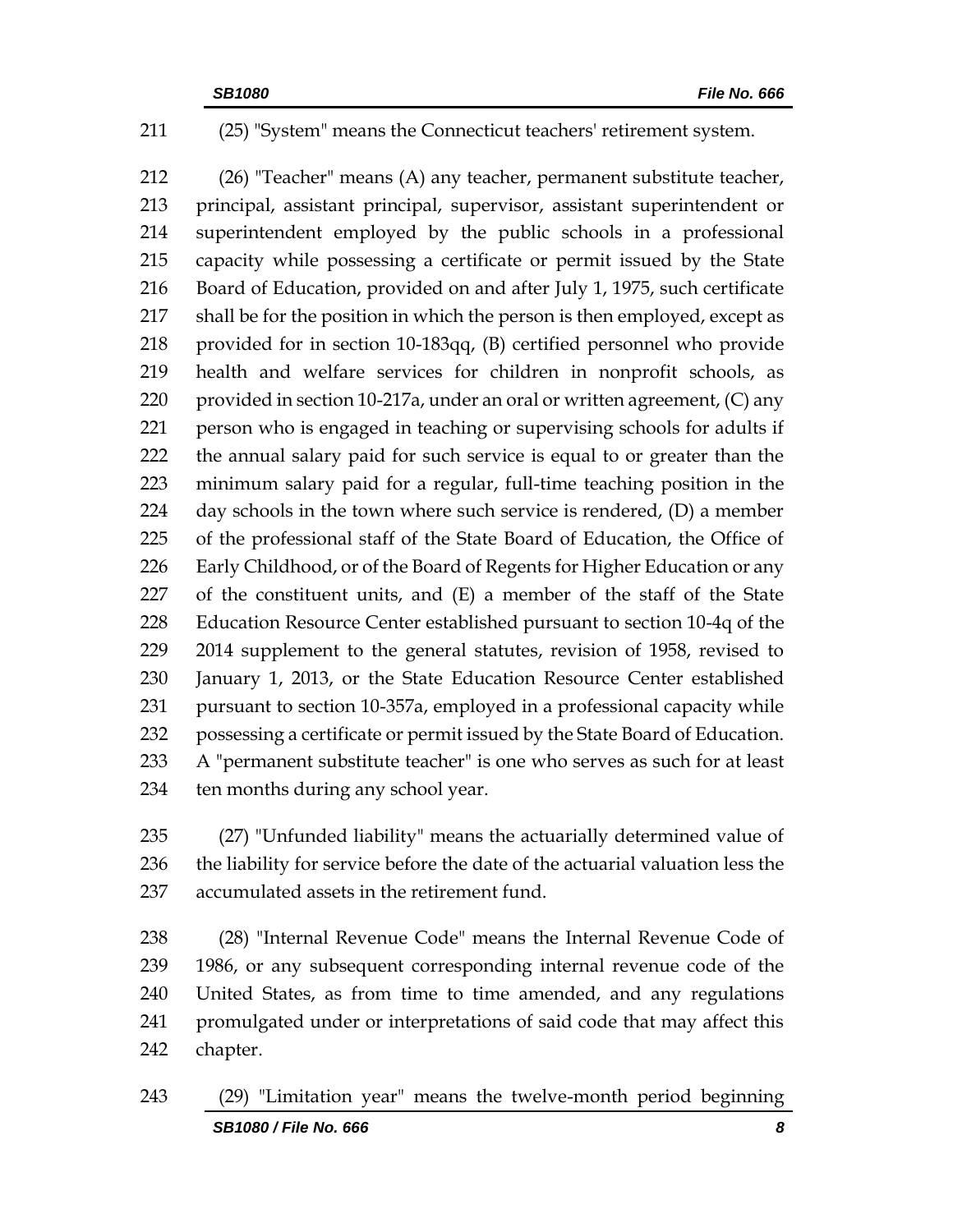each July first and ending each June thirtieth.

 Sec. 2. Section 10-183f of the general statutes is repealed and the following is substituted in lieu thereof (*Effective July 1, 2021*):

 (a) A member is eligible to receive a normal retirement benefit **[**who**]** 248 if such member (1) has attained age sixty and has accumulated twenty years of credited service in the public schools of Connecticut, or (2) has attained any age and has accumulated thirty-five years of credited service, at least twenty-five years of which are service in the public schools of Connecticut.

 (b) A member is eligible to receive a proratable retirement benefit **[**who**]** if such member has attained age sixty prior to termination of service and has accumulated at least ten years of credited service in the public schools of Connecticut.

 (c) A member is eligible to receive an early retirement benefit **[**who**]** if such member has accumulated twenty-five years of credited service at least twenty years of which are service in the public schools of Connecticut, or **[**who**]** if such member has attained the age of fifty-five and has accumulated at least twenty years of credited service, at least fifteen of which are service in the public schools of Connecticut.

 (d) A member is eligible to receive a deferred vested retirement benefit beginning at age sixty **[**who**]** if such member: (1) Has accumulated ten years of credited service in the public schools of Connecticut; and (2) terminates service before becoming eligible for any other retirement benefit; and (3) leaves his or her accumulated contributions with the system.

(e) Repealed by P.A. 79-541, S. 5, 6.

 (f) The survivors of a member who dies (1) while in service in the public schools of Connecticut, (2) within two months after withdrawal from such service and prior to the effective date of such member's retirement or (3) while receiving a disability benefit under section 10- 183aa, as amended by this act, shall receive survivors' benefits. **[**, except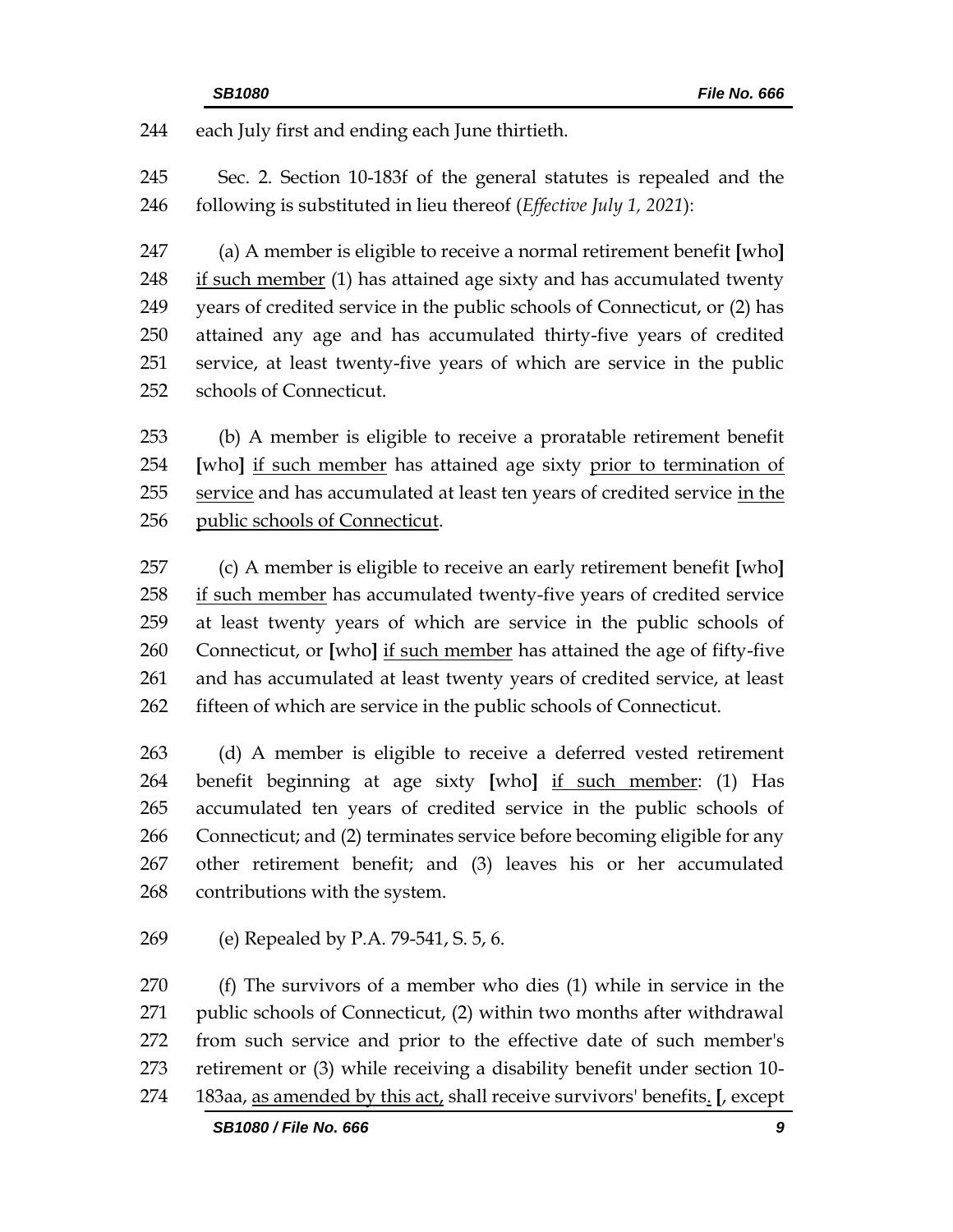that, if a member who has elected a coparticipant option, under section 10-183j, dies after such option becomes effective, such coparticipant option shall be given effect and no survivors' benefits shall be payable.**]** Before any survivors' benefits are paid, the board shall receive such applications and other documents and information as it deems necessary.

 (g) Notwithstanding any provision of this chapter, pursuant to Section 401(a)(9) of the Internal Revenue Code, a member shall begin receiving benefits under this chapter no later than April first of the calendar year following the calendar year in which (1) the member attains age seventy and one-half, or seventy-two for members who attain such age on or after January 1, 2020, or (2) if the member retires after age seventy and one-half, **[**the**]** or seventy-two for members who attain such age on or after January 1, 2020, in the calendar year in which such member retires.

 Sec. 3. Subsection (a) of section 10-183i of the general statutes is repealed and the following is substituted in lieu thereof (*Effective July 1, 2021*):

 (a) A member may make voluntary contributions to the system and may, no more than once, withdraw such voluntary contributions from 295 the system under rules of the board. Any voluntary contribution shall be made solely by payroll deduction of an amount subject to state, federal or local tax in the tax or income year in which such voluntary contribution is made. Voluntary contributions shall be subject to the limitations imposed under Section 415(c) of the Internal Revenue Code for the applicable limitation year. Such contributions shall earn credited interest. Upon retirement such member shall elect to receive the accumulated contributions plus credited interest either in a lump sum or in the form of an actuarially equivalent annuity for life. Such lump sum, **[**or**]** if elected, shall be paid not later than three months after the effective date of retirement, except the board may delay payment of such lump sum in the case of extenuating circumstances. If such delay occurs, the board shall submit a written notice to the member explaining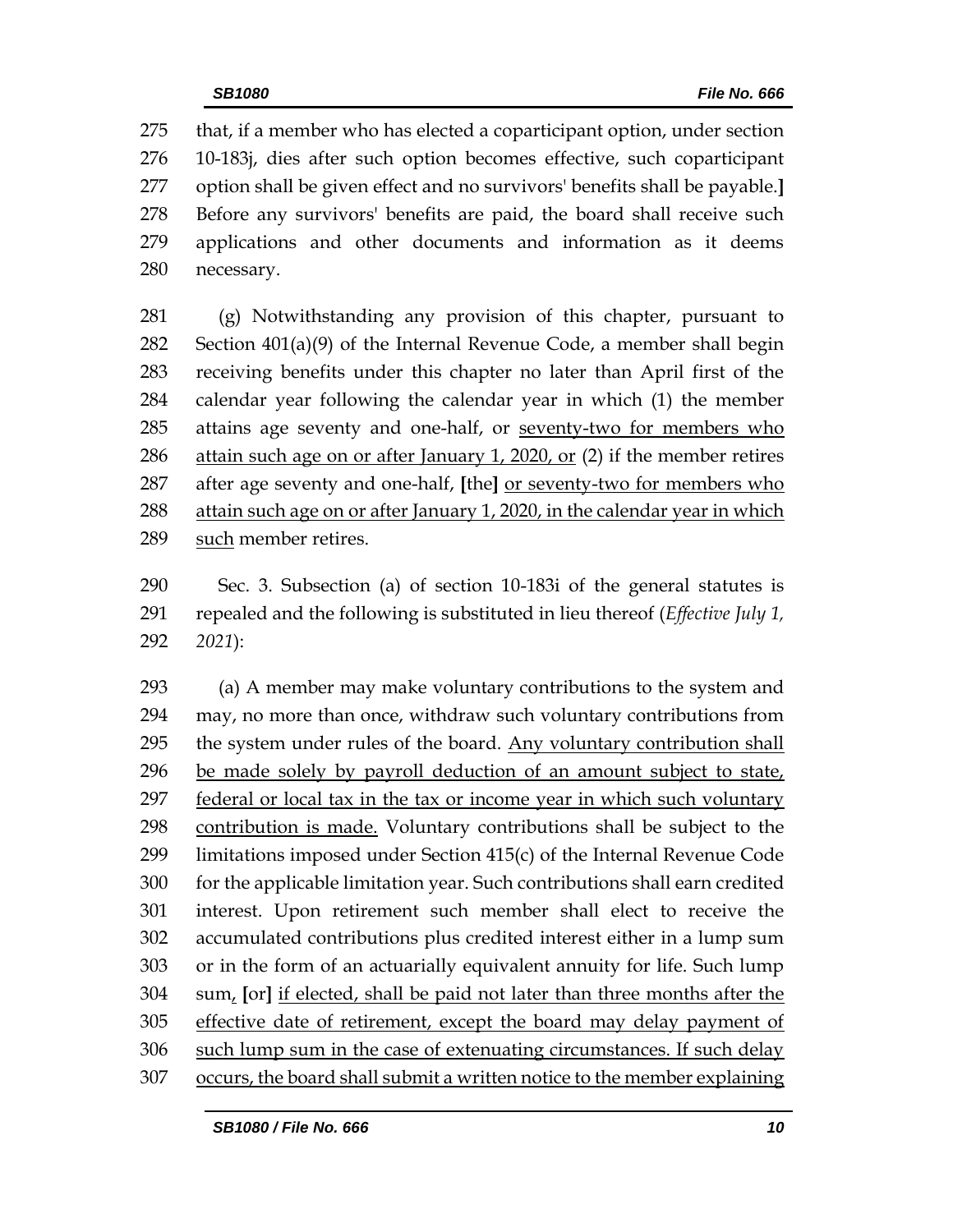the nature of the extenuating circumstances and an estimate as to when such lump sum shall be paid. Payment of such annuity, if elected, shall **[**be paid or commenced to be paid**]** commence when the first payment of such member's other retirement benefit is made. If such member dies before the effective date of his or her retirement, the accumulated contributions plus credited interest shall be paid to such member's designated beneficiary.

 Sec. 4. Section 10-183*l* of the general statutes is repealed and the following is substituted in lieu thereof (*Effective July 1, 2021*):

 (a) (1) On and after July 1, 1991, the management of the system shall continue to be vested in the Teachers' Retirement Board, whose members shall include the Treasurer, the Secretary of the Office of Policy and Management and the Commissioner of Education, or their designees, who shall be voting members of the board, ex officio. (2) On or before June 15, 1985, and quadrennially thereafter, the members of the system shall elect from their number, in a manner prescribed by said board, two persons to serve as members of said board for terms of four years beginning July first following such election. Both of such persons shall be active teachers who shall be nominated by the members of the system who are not retired and elected by all the members of the system. On or before July 1, 1991, and quadrennially thereafter, the members of the system shall elect from their number, in a manner prescribed by said board, three persons to serve as members of said board for terms of four years beginning July first following such election. Two of such persons shall be retired teachers who shall be nominated by the retired members of the system and elected by all the members of the system and one shall be an active teacher who shall be nominated by the members of the system who are not retired and elected by all the members of the system. (3) On or before July 1, 2011, and quadrennially thereafter, the members of the system shall elect from their number, in a manner prescribed by said board, one person to serve as a member of said board for a term of four years beginning July first following such election. Such person shall be an active teacher who shall be nominated by the members of the system who are not retired, elected by all the members of the system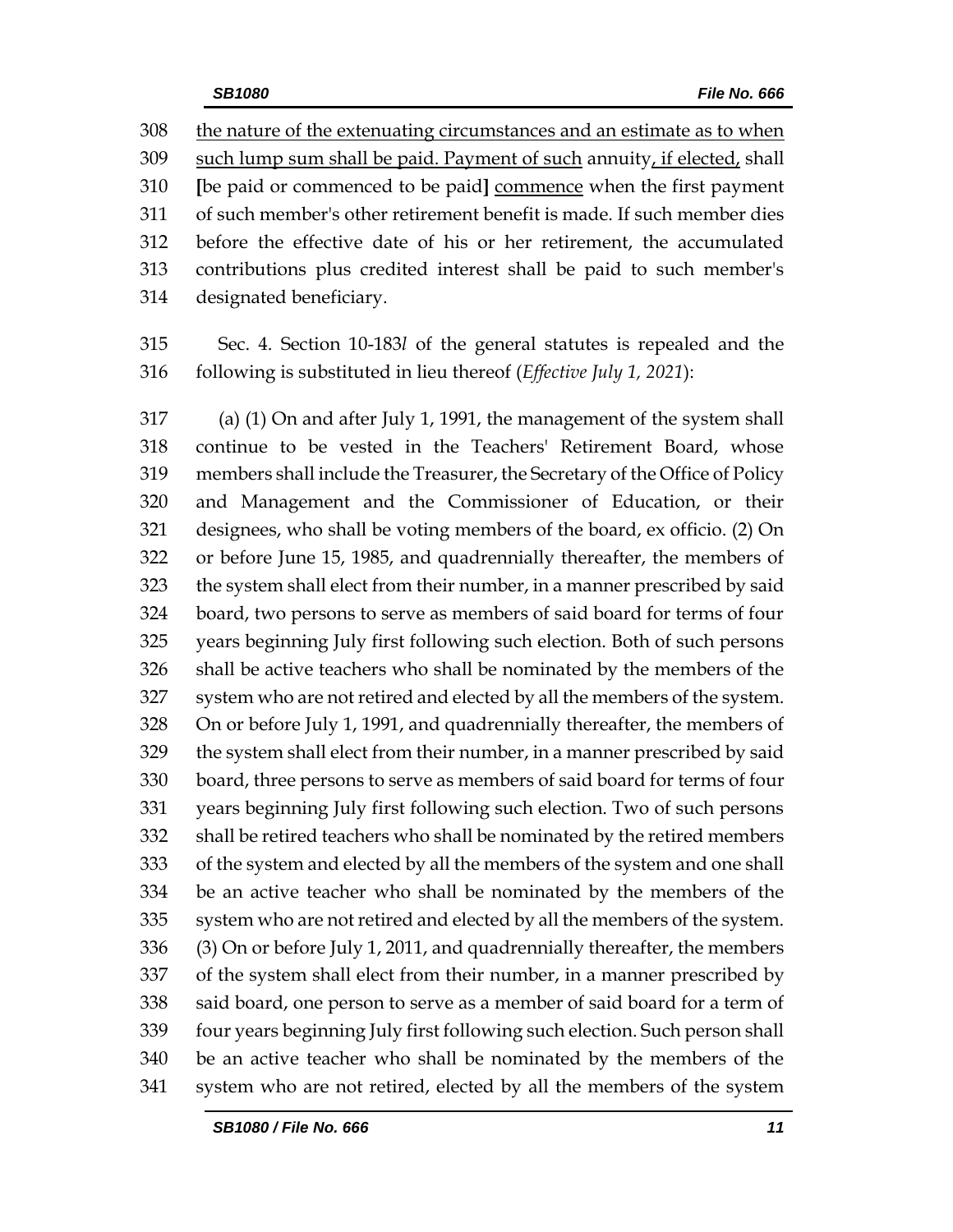and a member of an exclusive representative of a teachers' bargaining unit that is not represented by the members of the board elected under subdivision (2) of this subsection. (4) If a vacancy occurs in the positions filled by the members of the system who are not retired, said board shall elect a member of the system who is not retired to fill the unexpired portion of the term. If a vacancy occurs in the positions filled by the retired members of the system, said board shall elect a retired member of the system to fill the unexpired portion of the term. The Governor shall appoint five public members to said board in accordance with the provisions of section 4-9a, one of whom shall be the mayor, first selectman or chief elected official of a municipality. On and after the effective date of this section, the Governor shall fill the next vacant position on the board that is appointed by the Governor with a person who is the mayor, first selectman or chief elected official of a municipality. The members of the board shall serve without compensation, but shall be reimbursed for any expenditures or loss of salary or wages which they incur through service on the board. **[**All decisions of the board shall require the approval of six members of the board or a majority of the members who are present, whichever is greater**]** A majority of the membership of the board shall constitute a quorum for the transaction of any business.

 (b) In carrying out its duties, the board may employ **[**a secretary**]** a chief administrator with a title established by the board, who shall also serve as secretary of the board, an administrative officer and such **[**clerical and other assistance**]** staff as may be necessary. Their salaries shall be paid by said board with the approval of the Secretary of the Office of Policy and Management. Said board shall employ the services of one or more actuaries, each of which shall be an individual or firm having on its staff a fellow of the Society of Actuaries, to carry out the 371 actuarial duties of this section and sections 10-183b, as amended by this act, 10-183r, and 10-183z and for such related purposes as the board deems advisable. The cost of such services shall be charged to the funds provided for in section 10-183r. Said board shall arrange for such actuary to prepare an actuarial valuation of the assets and liabilities of the system as of June 30, 1980, and at least once every two years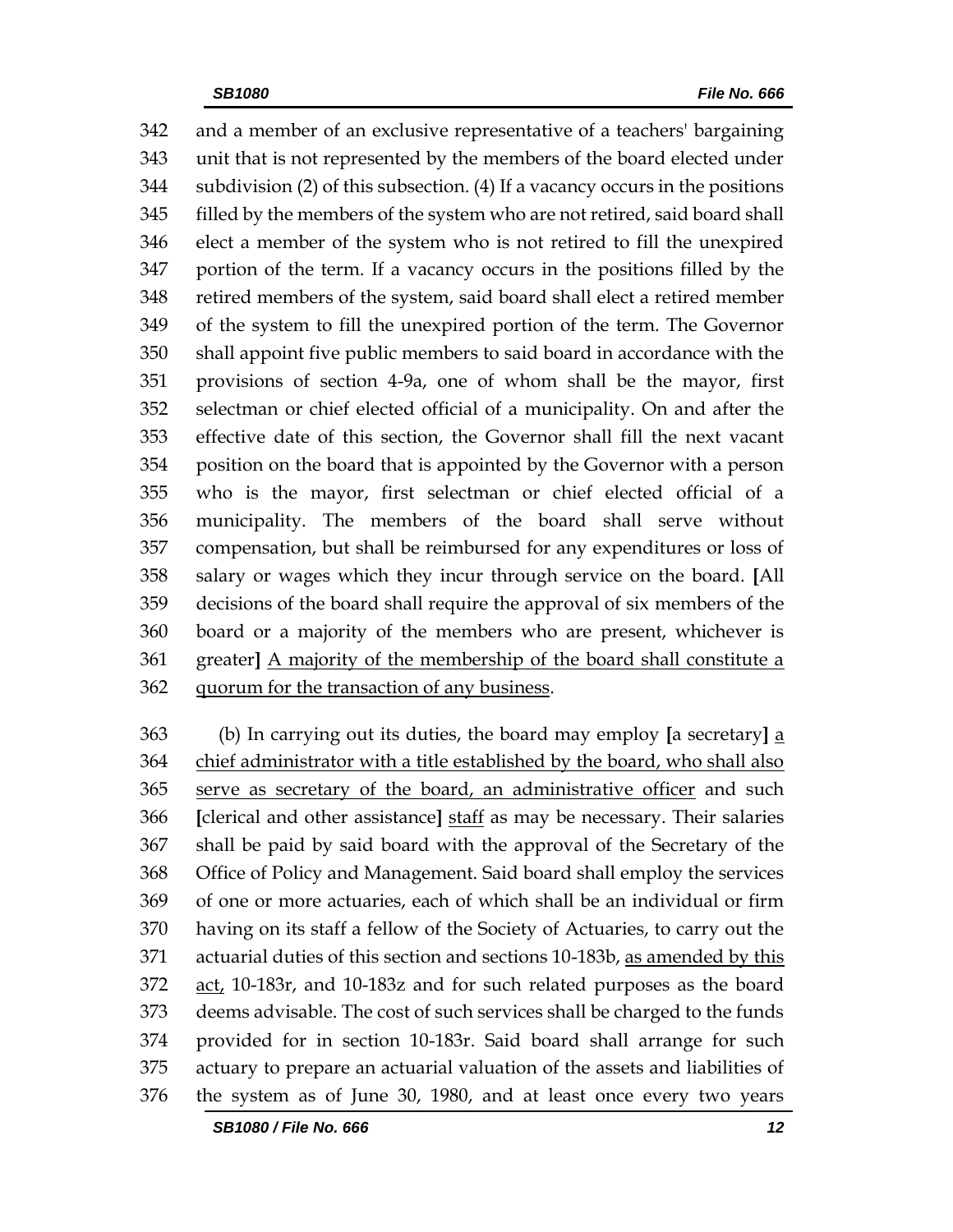thereafter. On the basis of reasonable actuarial assumptions approved by the board, such actuary shall determine the **[**normal cost**]** actuarially 379 determined employer contribution required to meet the actuarial cost of current service and the unfunded accrued liability. Commencing December 1, 2002, such valuation shall be completed prior to December first biennially. Said board shall adopt all needed actuarial tables and may adopt regulations and rules not inconsistent with this chapter, including regulations and rules for payment of purchased service credits and repayment of previously withdrawn accumulated contributions. Said board shall establish **[**such funds as are**]** an 387 operational budget necessary for the management of the system. The board may enter into such contractual agreements, in accordance with established procedures, as may be necessary for the discharge of its duties.

 Sec. 5. Section 10-183p of the general statutes is repealed and the following is substituted in lieu thereof (*Effective July 1, 2021*):

 **[**(a) Any member of either the state employees retirement system or the teachers' retirement system, if eligible to belong to the other or in accordance with the provisions of subsection (h) of section 5-160 or section 5-192e, may transfer from the one to which such member belongs to the other or prior to the first of the month following three months after June 28, 1985, to an alternate retirement program, as defined in subsection (u) of section 5-154, when authorized to do so, in the case of a transfer between said systems or a transfer from the teachers' retirement system to an alternate retirement program, by the concurrent action of the State Employees Retirement Commission and the Teachers' Retirement Board. No person shall be eligible to membership in more than one such system or program at the same time, provided nothing contained herein shall affect the rights of any person who, on June 18, 1953, was a member of both systems. Any member of the teachers' retirement system who elects or has elected to participate in an alternate retirement program shall receive a refund of all contributions made by him into said system in lieu of any benefits under said system. Any former state employee who was, during such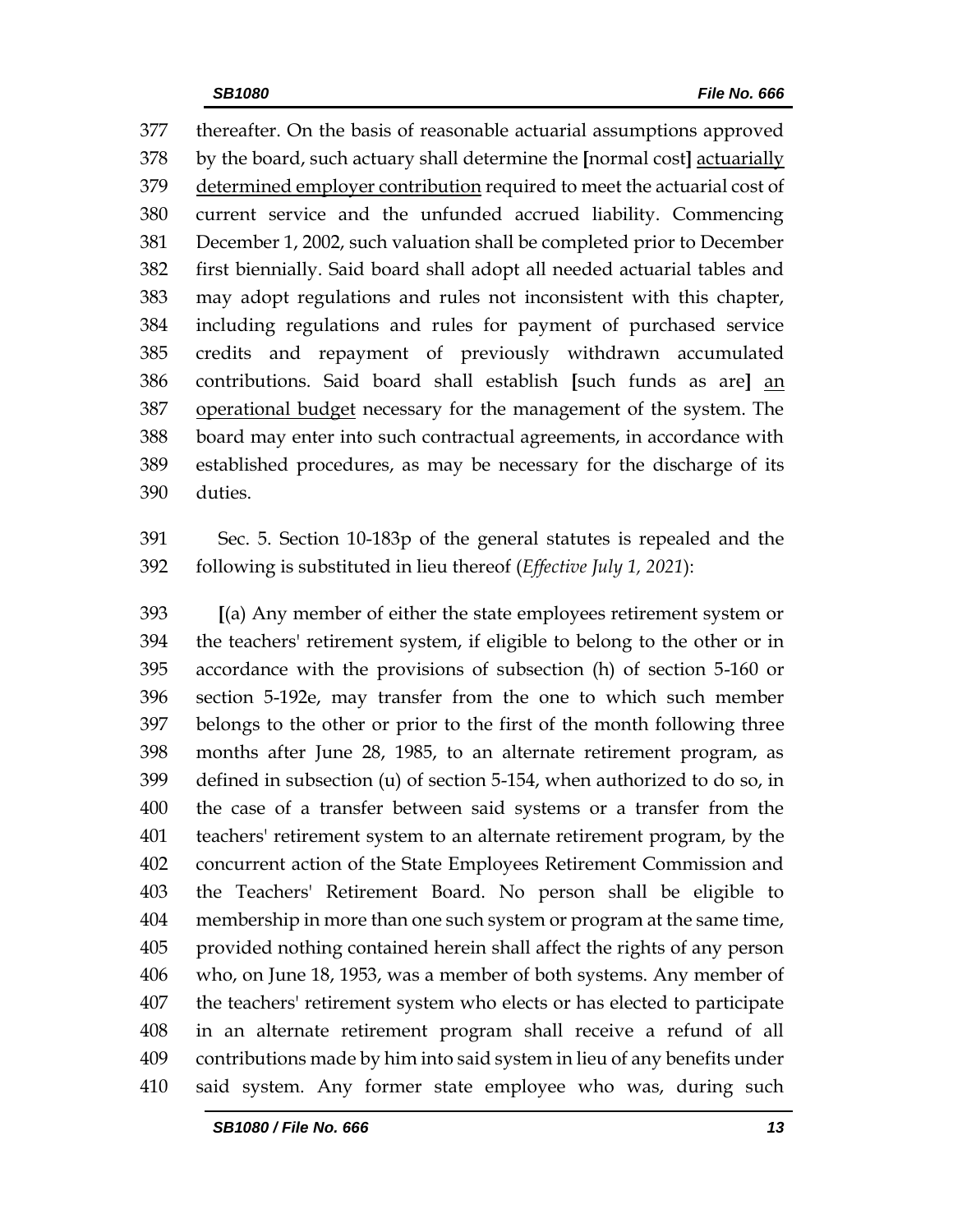employee's period of employment, eligible to belong to either the state employees retirement system or the teachers' retirement system and who withdrew from the state employees retirement system after July 1, 1940, to become a member of the teachers' retirement system may be credited in the teachers' retirement system with such member's period of state service upon making application in writing to the secretary of the Teachers' Retirement Board and paying contributions for such period of service with credited interest from the date such service was rendered.

 (b) No person who has creditable service as a member of the state employees retirement system and who transfers, on or after May 6, 1975, to the teachers' retirement system shall be entitled to benefits from the teachers' retirement system until such person has been a member of and contributed to said system for a period of one year. If such transferee dies or becomes disabled before completion of that one year, such transfer shall be deemed to be cancelled and such person shall be deemed to be a member of the state employees retirement system.**]**

 Any member who is also a participant in an alternate retirement program, as defined in subsection (u) of section 5-154, the state employees retirement system or any other retirement system may purchase service credit in the Connecticut teachers' retirement system in accordance with section 10-183e, provided such member withdraws any and all employee funds and forfeits all employer contributions and earnings thereon in the respective system, other than the Social Security System or the nonregular military retirement system under 10 USC Chapter 1223, as amended from time to time. No person shall be eligible for membership in more than one such system or program at the same 438 time for the same service.

- Sec. 6. Section 10-183v of the general statutes is repealed and the following is substituted in lieu thereof (*Effective July 1, 2021*):
- (a) (1) Except as provided in subdivisions (2) and (3) of this subsection and subsection (b) of this section, a teacher receiving retirement benefits
- from the system may not be employed by an employer in a teaching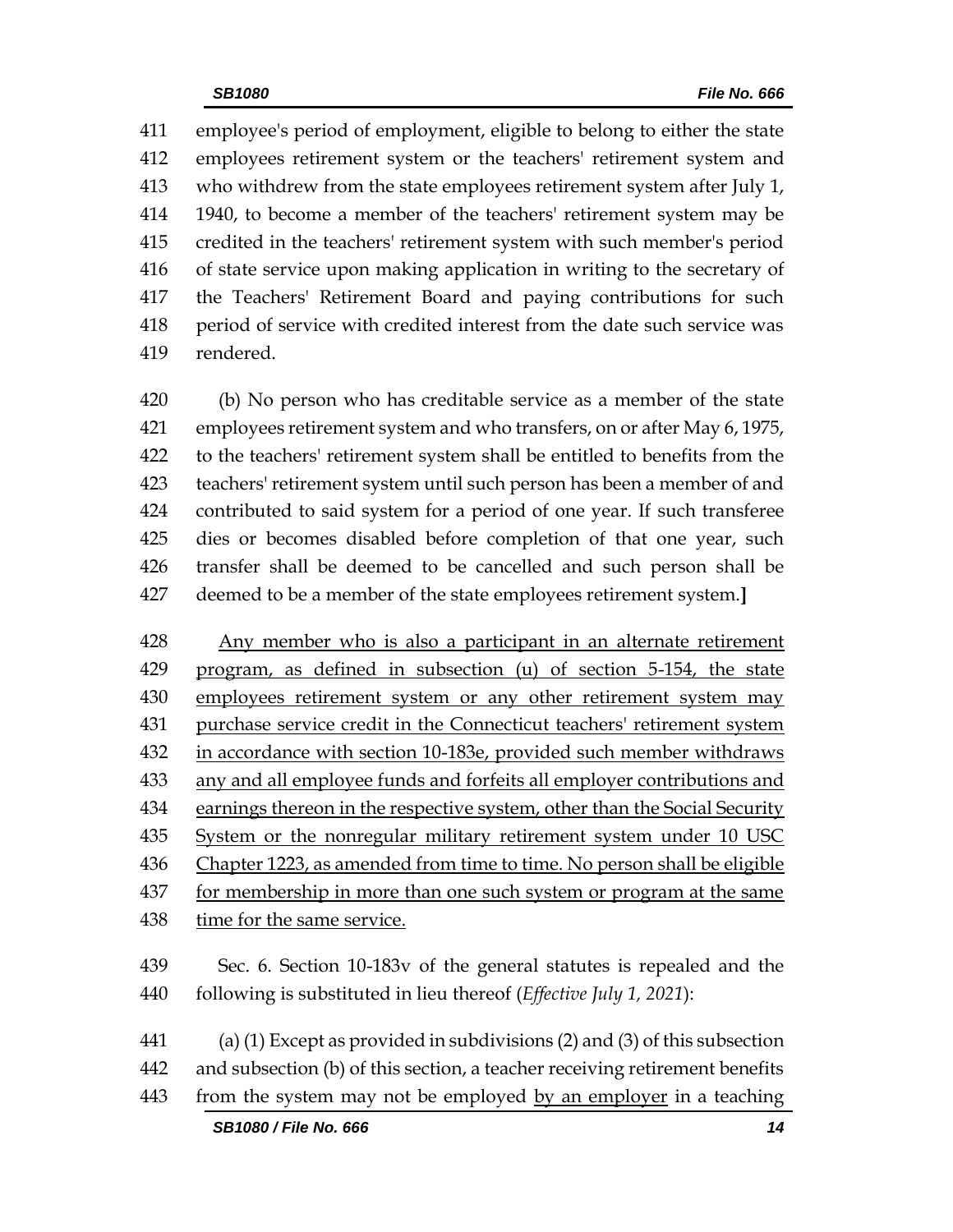position receiving compensation paid out of public money appropriated for school purposes except that such teacher may be employed in such a position and receive no more than forty-five per cent of the maximum salary level for the assigned position for each school year. Any teacher who receives in excess of such amount shall reimburse the board for the amount of such excess.

 (2) Commencing July 1, 2016, to June 30, 2020, inclusive, the provisions of subdivision (1) of this subsection establishing a limitation on the compensation of a reemployed teacher and requiring the reimbursement of any amount received in excess of that limitation shall not apply to a teacher who (A) is receiving retirement benefits from the system based on thirty-four or more years of credited service, (B) is reemployed as a teacher in a district designated as an alliance district pursuant to section 10-262u, and (C) was serving as a teacher in that district on July 1, 2015.

 (3) On and after July 1, 2016, a teacher receiving retirement benefits from the system may be employed in a teaching position and receive  $(A)$  compensation paid out of public money appropriated for school purposes, (B) health insurance benefits, and (C) other employment benefits provided to active teachers employed by such school system, provided such teacher does not receive a retirement income during such employment. Payment of such teacher's retirement income shall resume on the first day of the month following the termination of such employment. The compensation under subparagraph (A) of this subdivision shall be provided in accordance with subsection (c) of this section.

 (4) Notice of employment under this subsection shall be sent to the board by the employer at the beginning and end of the school year, or assignment within the school year when reemployed for less than the full school year.

 (b) A teacher receiving retirement benefits from the system may be reemployed for up to one full school year by a local board of education, the State Board of Education or by any constituent unit of the state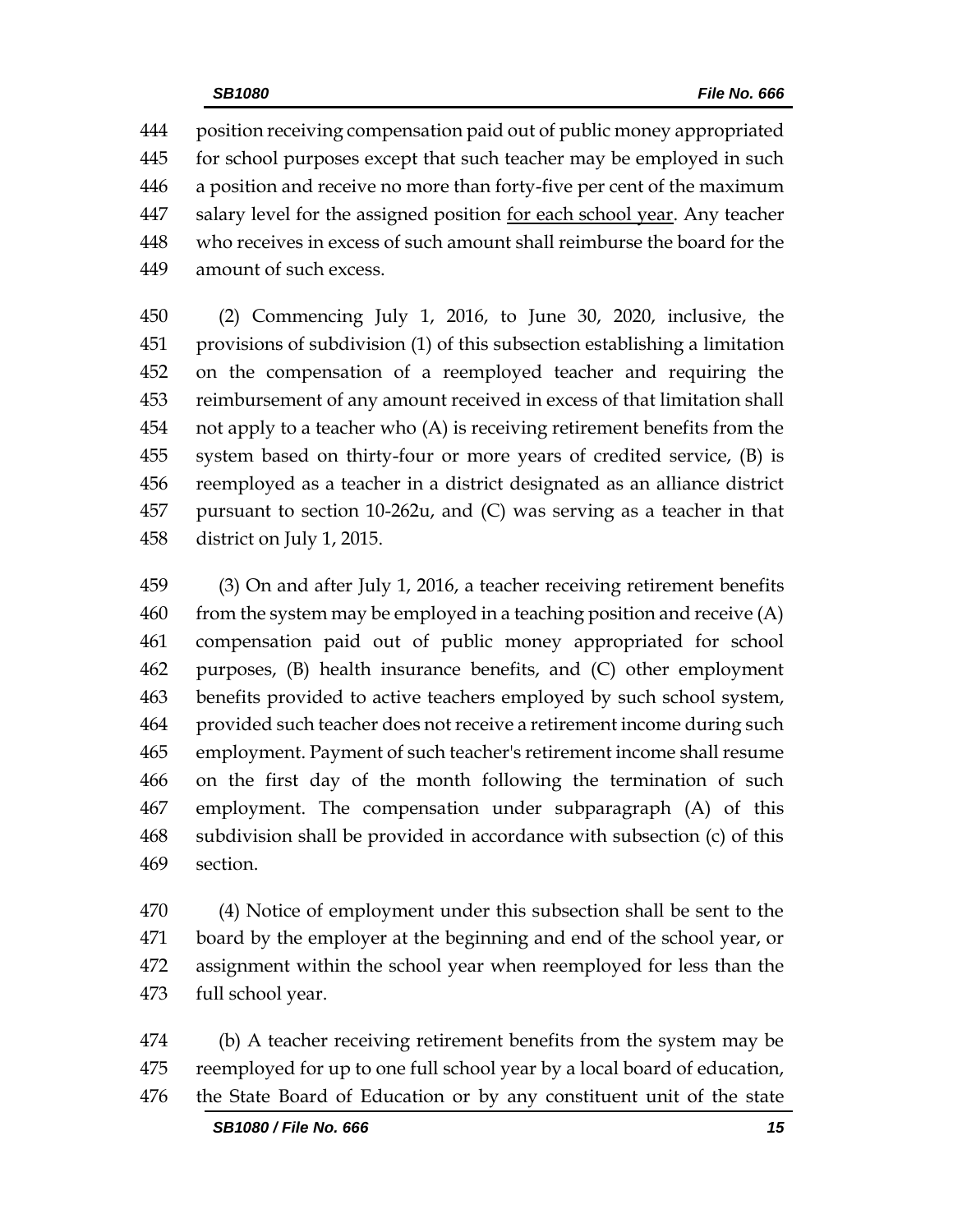system of higher education (1) in a position designated by the Commissioner of Education as a subject shortage area for the school year in which the teacher is being employed, (2) at a school located in a school district identified as a priority school district, pursuant to section 10- 266p, for the school year in which the teacher is being employed, (3) if the teacher graduated from a public high school in an educational reform district, as defined in section 10-262u, or (4) if the teacher graduated from an historically black college or university or a Hispanic- serving institution, as those terms are defined in the Higher Education Act of 1965, P.L. 89-329, as amended from time to time, and reauthorized by the Higher Education Opportunity Act of 2008, P.L. 110-315, as amended from time to time. Notice of such reemployment shall be sent to the board by the employer and by the retired teacher at the time of hire and at the end of the assignment. Such reemployment may be extended for **[**an**]** one additional school year, not to exceed two school years over the lifetime of the retiree, provided the local board of education (A) submits a written request for approval to the Teachers' Retirement Board, (B) certifies that no qualified candidates are available 495 prior to the reemployment of such teacher, and  $(C)$  indicates the type of assignment to be performed, the anticipated date of rehire and the expected duration of the assignment.

 (c) The employment of a teacher under subsections (a) and (b) of this section shall not be considered as service qualifying for continuing contract status under section 10-151 and the salary of such teacher shall be fixed at an amount at least equal to that paid other teachers in the same school system with similar training and experience for the same type of service.

 (d) No person shall be entitled to survivor's benefits under subsection 505 (f) of section 10-183f, as amended by this act, as a result of reemployment under this section.

 (e) The same option plan of retirement benefits in effect prior to reemployment shall continue for a reemployed teacher during reemployment.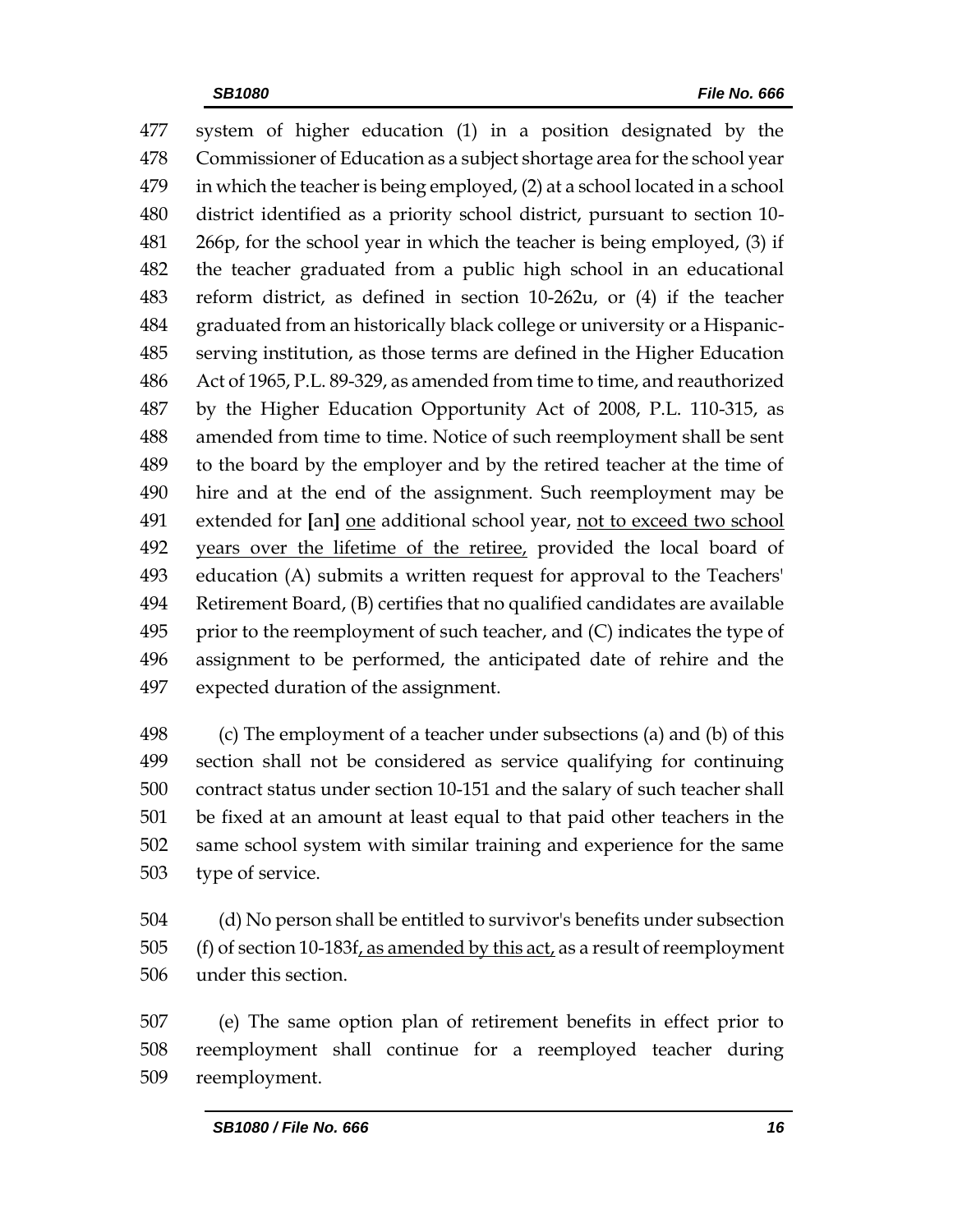(f) Any member in violation of any provision of this section, as determined by the board, shall be required to reimburse the board for all amounts such member received in excess of the amount permitted under this section. Such reimbursement shall be accomplished through an offset of all or a portion of the excess amount which can be recaptured commencing with the next immediate retirement benefit payment issued to such member. Such member may request an alternative payment method to reimburse the board for the excess amount through an acceptable alternative method agreed to by the board. (g) In no event shall a retired member be permitted to revert to active status after the effective date of retirement, except a member may suspend their retirement benefit for reemployment purposes. **[**(f)**]** (h) The provisions of this section in effect on June 30, 2003, revision of 1958, revised to January 1, 2003, shall be applicable to any person making contributions to the Teachers' Retirement System on June 30, 2003, in accordance with said provisions. (i) For purposes of this section, "employed" and "reemployed" mean to hire, retain or otherwise procure the services of a retired teacher or member by an employer. Sec. 7. Section 10-183y of the general statutes is repealed and the following is substituted in lieu thereof (*Effective July 1, 2021*): Any member may appeal to the Teachers' Retirement Board for reconsideration of a decision of the board affecting such member. Such member shall submit with such appeal a written statement identifying the section of the general statutes that provides for the benefit to which such member claims he or she was entitled and denied and received a written denial for such request. Such appeal shall be made within ninety days of the date of issuance of written notice of such decision. The board shall meet to review such member's records and, if requested in writing, allow such member to appear at such meeting. The board shall render a written decision within sixty days of receipt of such request for reconsideration.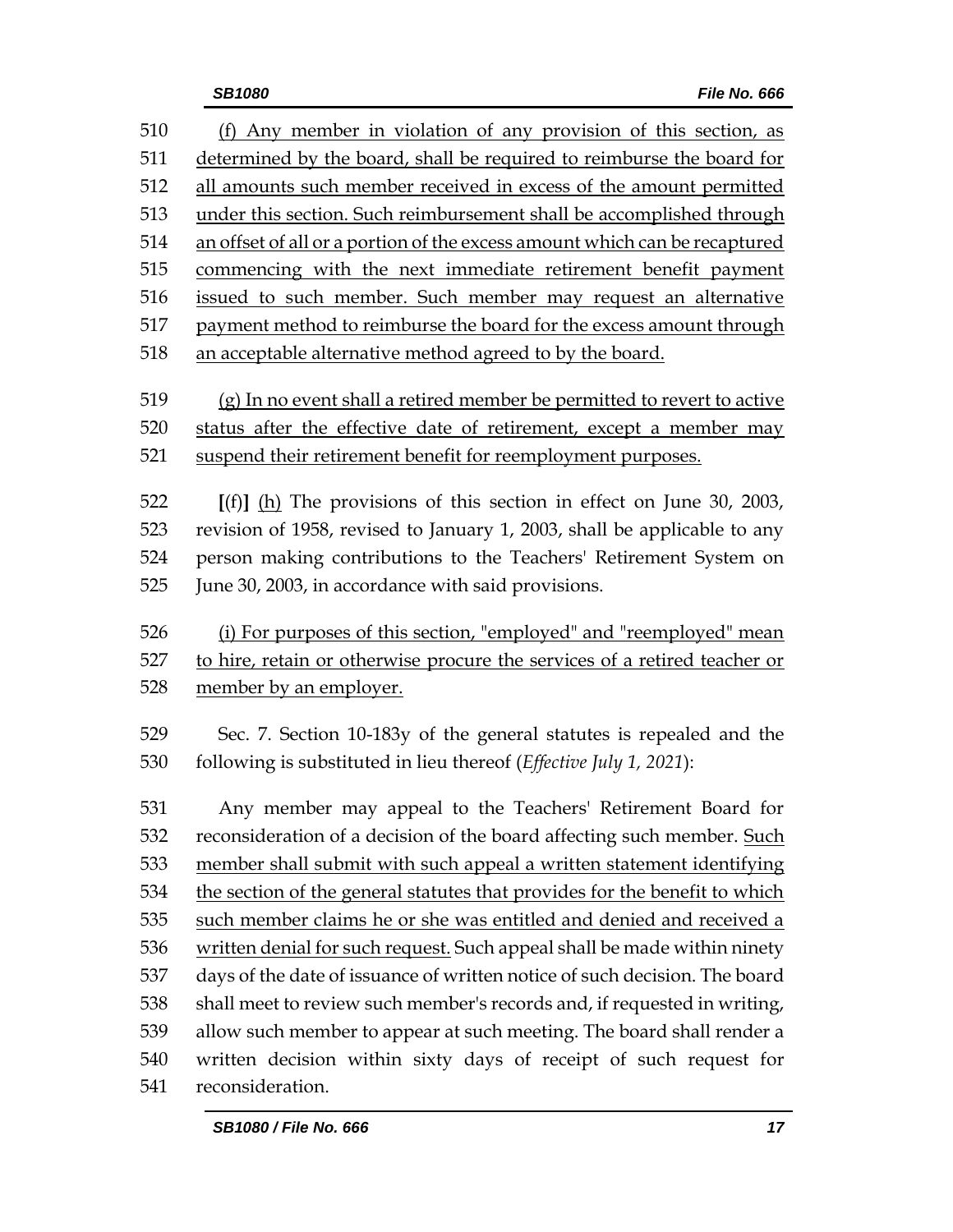Sec. 8. Section 10-183aa of the general statutes is repealed and the following is substituted in lieu thereof (*Effective July 1, 2021*):

 (a) (1) An active member is eligible for a disability allowance if he or she has **[**(1)**]** (A) become disabled as a result of any sickness or injury incurred in the performance of his or her duty as a teacher, without regard to the member's accumulated years of service at the time the disability is incurred; or **[**(2)**]** (B) accumulated at least five years of service in the public schools and becomes disabled, without regard to whether the disability was incurred in the performance of his or her duty as a teacher.

 (2) Any active member seeking a disability allowance shall submit to the board a formal application for disability allowance, which shall include the following: (A) The member's application; (B) the member's birth certificate or, in lieu thereof, a notarized statement supported by other evidence satisfactory to the board; (C) records of service, if such records are required by the board to determine a salary rate or years of creditable service; (D) a physician's statement of health for the member, including, but not limited to, medical reports and office notes from such physician; (E) in the case of a member who is married, a marriage certificate; (F) an employer's statement regarding work performance, attendance records and any other information regarding the member's disability; (G) the member's statement outlining the effect his or her impairment has on the ability to perform the duties of his or her occupation; and (H) any other documentation required by the board. For any formal application for disability allowance filed on or after July 1, 1986, upon a finding by the board that extenuating circumstances relating to the health of an active member caused a delay in the filing of 569 such member's complete formal application for disability allowance, the 570 board may deem such application to have been filed up to three months earlier than the actual date of such filing.

 (b) The disability allowance is computed as follows: Two per cent times credited service to the date of disability multiplied by average annual salary, provided such allowance shall not be less than fifteen per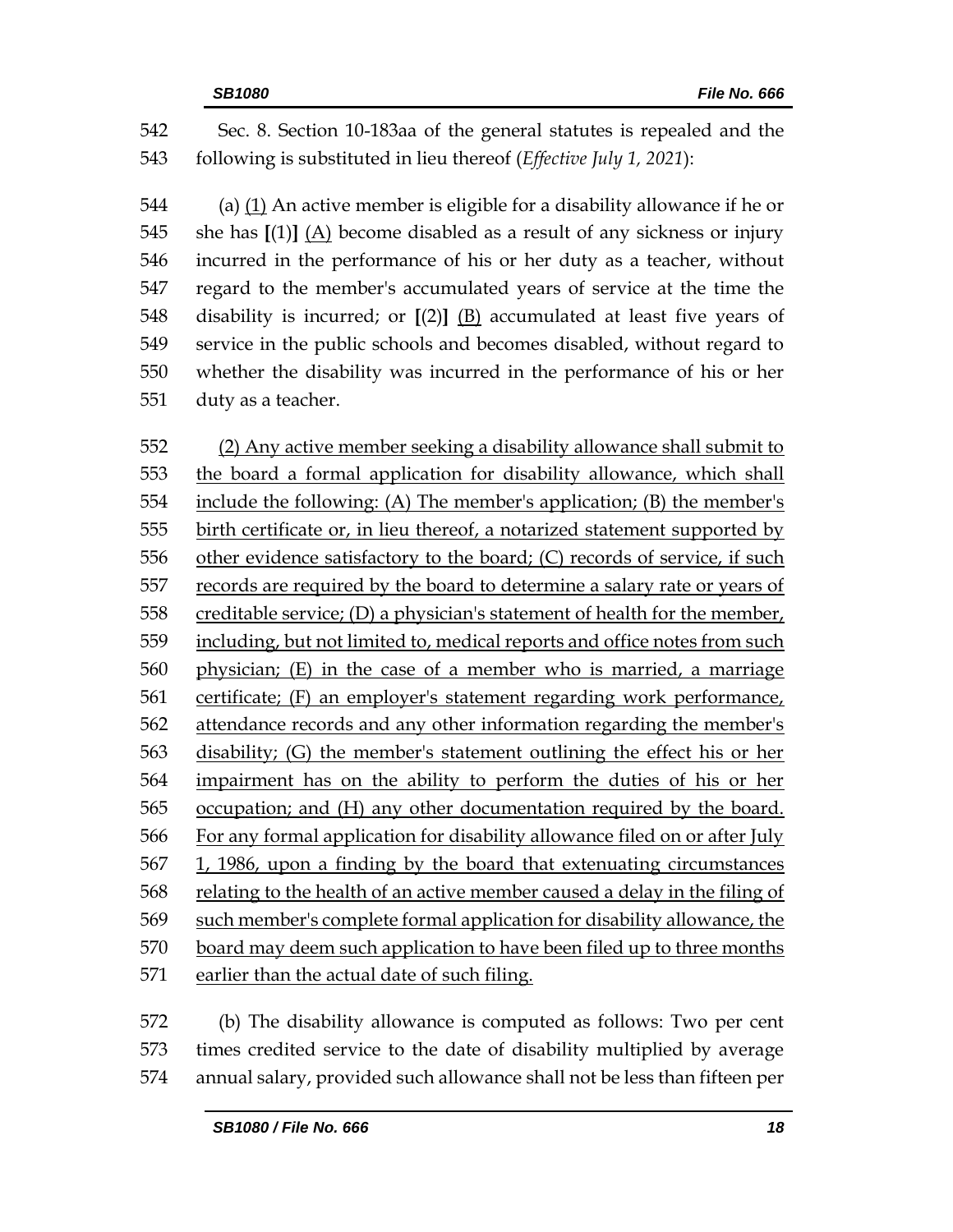cent or more than fifty per cent of the member's average annual salary. In no case shall such disability allowance, less cost of living adjustments, plus any initial award of Social Security benefits and workers' compensation, exceed seventy-five per cent of the member's average annual salary.

 (c) The board shall designate a medical committee to be composed of no more than five physicians. If required, other physicians may be employed to report on special cases. Such medical committee shall review each application for a disability allowance and shall make findings and recommendations in writing to the board. The medical committee shall perform additional examinations or case reviews as deemed necessary by the board. Members of such committee shall receive compensation for their services at a rate to be determined by the board.

 (d) The disability allowance being paid to a member shall cease when and if the disability ends. The board may determine that a member's disability has ended if it finds, upon the recommendation of its medical committee, that the member has failed to pursue an appropriate program of treatment. In either event, such member shall receive credited service for the years he received such disability allowance subject to a maximum total credit of thirty years, or actual years of credited service to the date the disability commenced, whichever is greater. Such member, if eligible, may then (1) retire on a normal, early 598 or proratable retirement benefit, or  $(2)$  retain a vested right to a deferred normal, early or proratable retirement benefit. Upon attainment of the member's normal retirement date, as determined by his age and credited service, including the credited service granted by this subsection, the member's disability allowance shall convert to a normal or other service retirement, which shall be payable either in the normal form or under an optional payment form under section 10-183j. The board may require periodic medical examinations.

 (e) No credit for a period of service of any kind prior to the months in which contribution therefor is made shall be given under this chapter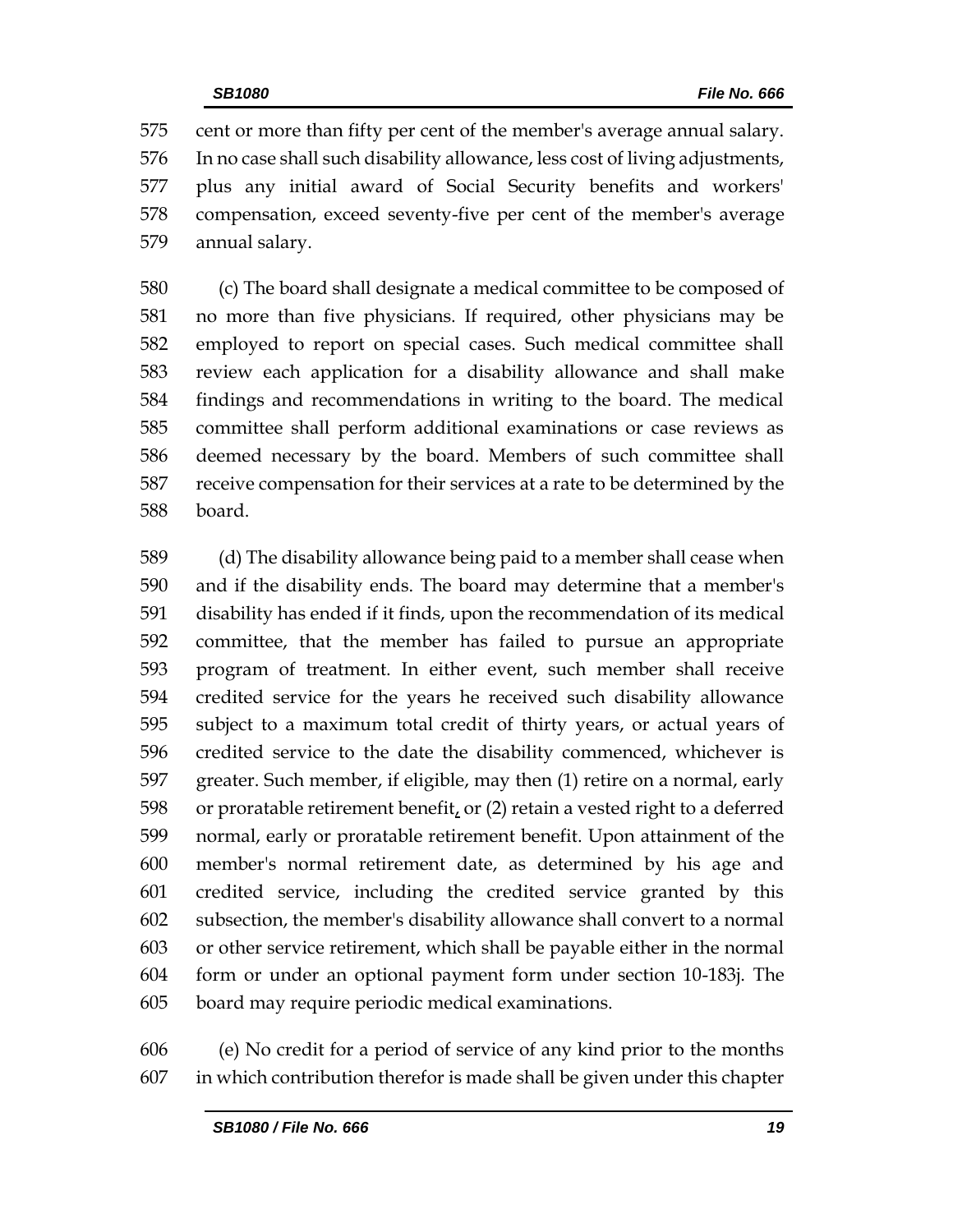or any special act in determining service in connection with an application for disability allowance other than for injury received in performance of duty as a teacher if such disability occurred within five years after contributions and required interest on account of such period were paid in full. The foregoing limitation shall not apply to (1) any reinstatement of prior Connecticut teaching service, or (2) credit obtained immediately after transfer from the state employees retirement system under this chapter for service previously credited in said system; but in the case of such transfer, no allowance on account of disability occurring within such five-year period, other than for injury received in performance of duty as a teacher, shall exceed the benefit which would have been payable by said system if transfer had not been made.

 (f) During the first twenty-four months of payment of the disability allowance to a member, twenty per cent of all of such member's outside earned income or wages shall be offset against the disability allowance payable, unless the board determines that such earned income or wages are being paid as part of the rehabilitation of the member. At the expiration of such twenty-four-month period, if the total of the disability allowance and outside earned income exceeds one hundred per cent of average annual salary, the disability allowance will be reduced by the amount of such excess over one hundred per cent. The board shall adopt regulations, in accordance with the provisions of chapter 54, concerning procedures for verification of the income of members in receipt of a disability allowance.

 (g) All members of the teachers' retirement system who are receiving disability payments under subsection (e) of section 10-183g of the general statutes, revision of 1958, revised to 1979, may, using a form provided by the board, elect to have their disability payments recomputed with regard to the percentage basis and pursuant to the provisions of this section and section 10-183bb. Such election shall not be revocable.

 Sec. 9. (NEW) (*Effective July 1, 2021*) (a) The Teachers' Retirement Board shall establish a rollover account for each active, inactive and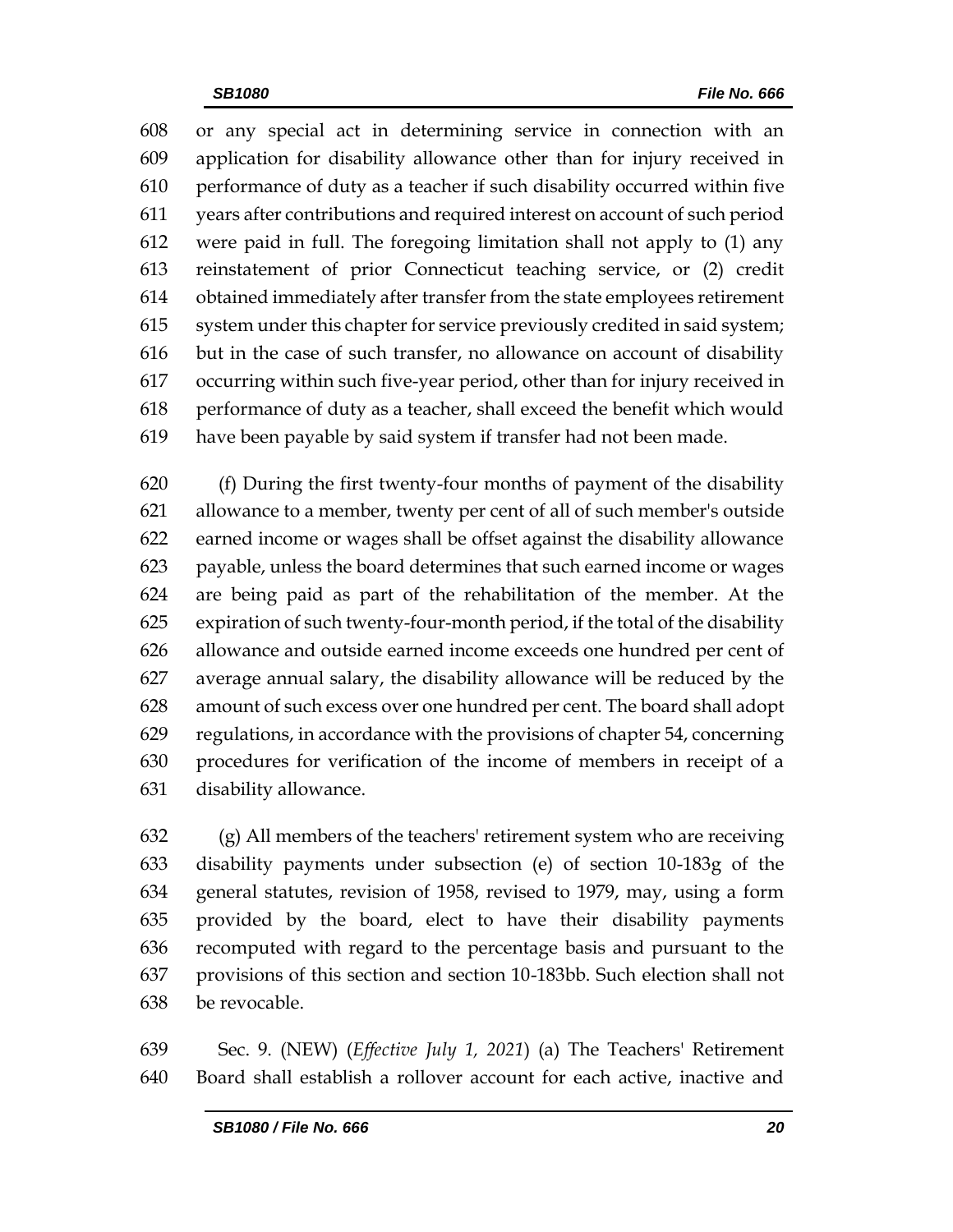disabled member who submits a formal application of retirement, as defined in section 10-183b of the general statutes, as amended by this act. Any such member may make rollover contributions of any pretax assets maintained in an eligible retirement plan to such rollover account at any time within two months prior to such member's retirement date, as designated in such application. The board shall not accept any such rollover contribution after a member's retirement date. For purposes of this section, "eligible retirement plan" means an eligible retirement plan as defined in Section 402(c)(8)(B) of the Internal Revenue Code of 1986, or any subsequent corresponding internal revenue code of the United States, as amended from time to time.

 (b) Commencing with retirements effective September 1, 2021, or later, any amount in a retired member's rollover account shall be distributed to such member in the form of an actuarially equivalent annuity for life, using the annuity rates adopted by the board for the selected retirement date and under the terms and conditions of the payment plan option the member selected on his or her formal application of retirement, as defined in section 10-183b of the general statutes, as amended by this act. If such member dies prior to the date of his or her retirement, the accumulated rollover funds shall be distributed under the terms and conditions of the payment plan option the member elected on such application.

 (c) The board shall adopt policies and procedures regarding the prudent and efficient operation of rollover accounts established pursuant to subsection (a) of this section, which shall include, but need not be limited to, application and payment procedures for such accounts.

 (d) The funds in a member's rollover account shall be used only for distributions in accordance with subsection (b) of this section. The funds in such account may not be applied toward the purchase of additional credited service pursuant to section 10-183e of the general statutes. No interest shall be applied to any funds contained in a member's rollover account.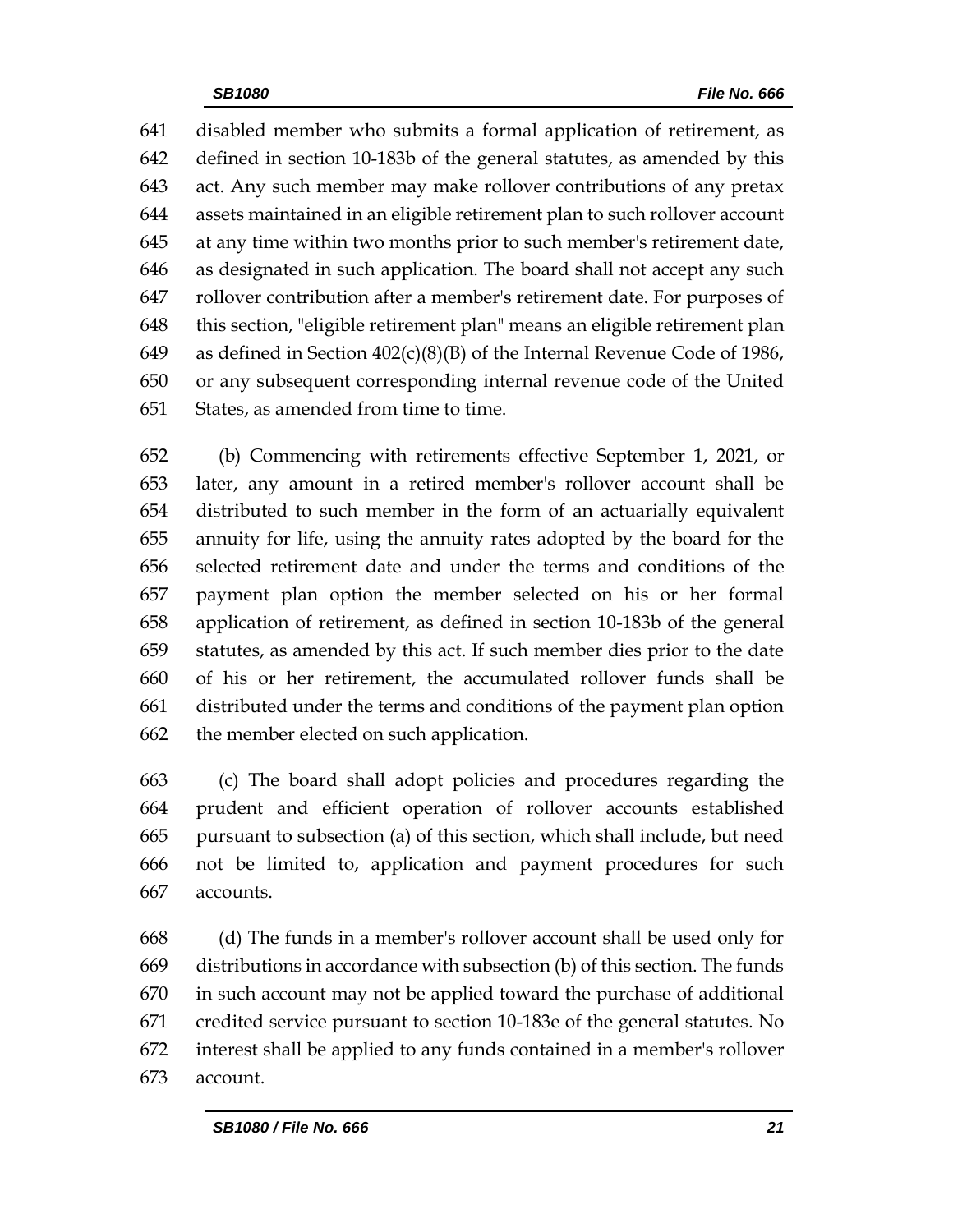(e) Rollover contributions made in accordance with this section shall not be treated as contributions, as defined in section 10-183b of the general statutes, as amended by this act, and the board shall not subject such contributions to the limitations imposed under Section 415(c) of the Internal Revenue Code of 1986, or any subsequent corresponding internal revenue code of the United States, as amended from time to 680 time.

| This act shall take effect as follows and shall amend the following |              |              |
|---------------------------------------------------------------------|--------------|--------------|
| sections:                                                           |              |              |
|                                                                     |              |              |
| Section 1                                                           | July 1, 2021 | 10-183b      |
| Sec. 2                                                              | July 1, 2021 | 10-183f      |
| Sec. 3                                                              | July 1, 2021 | $10-183i(a)$ |
| Sec. 4                                                              | July 1, 2021 | 10-1831      |
| Sec. 5                                                              | July 1, 2021 | $10-183p$    |
| Sec. 6                                                              | July 1, 2021 | $10 - 183v$  |
| Sec. 7                                                              | July 1, 2021 | $10-183y$    |
| Sec. 8                                                              | July 1, 2021 | 10-183aa     |
| Sec. 9                                                              | July 1, 2021 | New section  |

*APP Joint Favorable*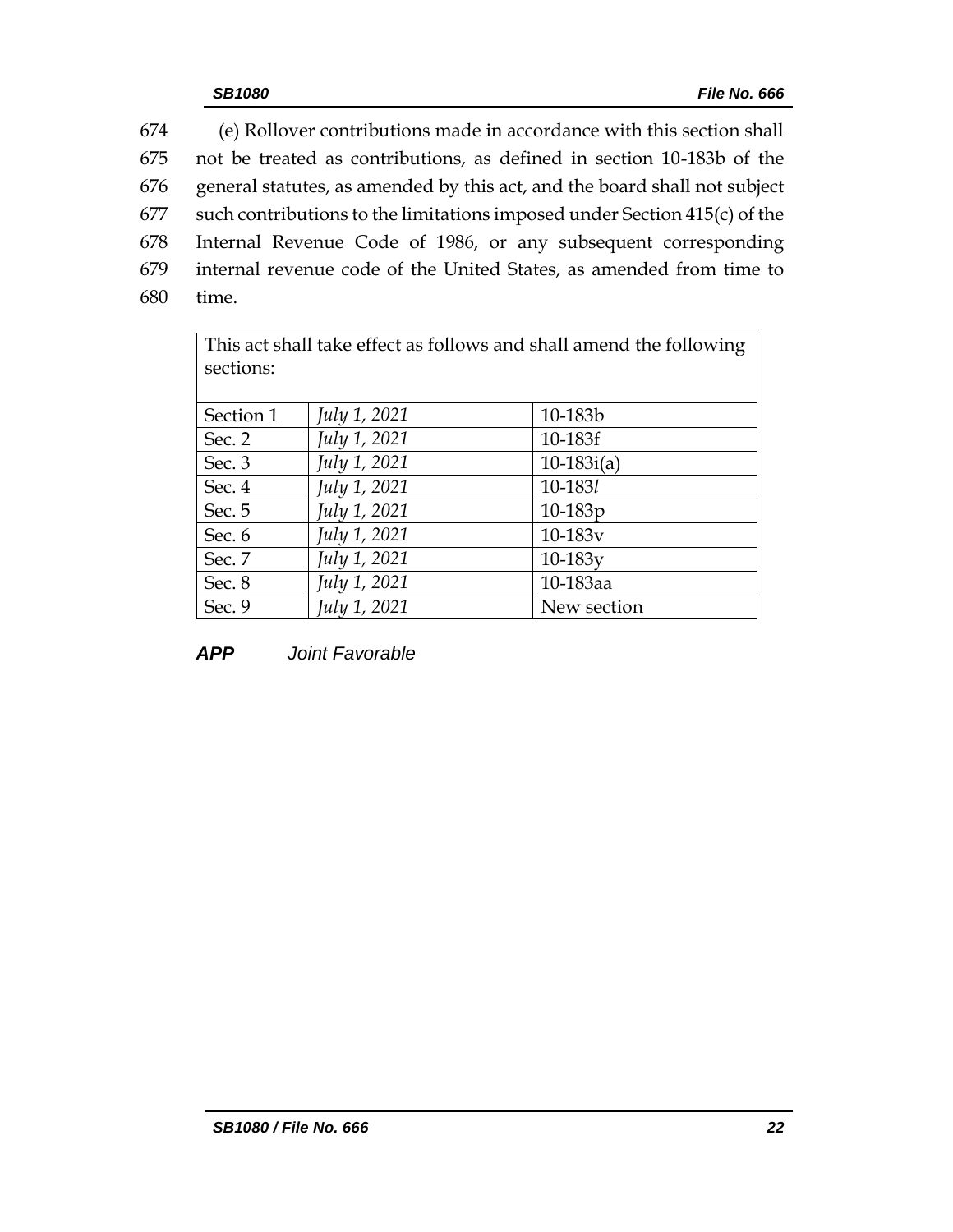*The following Fiscal Impact Statement and Bill Analysis are prepared for the benefit of the members of the General Assembly, solely for purposes of information, summarization and explanation and do not represent the intent of the General Assembly or either chamber thereof for any purpose. In general,*  fiscal impacts are based upon a variety of informational sources, including the analyst's professional *knowledge. Whenever applicable, agency data is consulted as part of the analysis, however final products do not necessarily reflect an assessment from any specific department.*

#### *OFA Fiscal Note*

*State Impact:* None

*Municipal Impact:* None

#### *Explanation*

The bill, which does not result in a fiscal impact, makes various changes to the statutes governing the Teachers' Retirement System that serve to clarify the administration of benefits or bring the statutes into conformity with federal law.

These changes include: 1) updating the age at which minimum distribution requirements must be made to 72 for members who attain that age on or after January 1, 2020 as required under federal law; 2) clarifying that any voluntary contributions can only be made by payroll deduction on an after-tax basis; 3) clarifying that the majority of the membership of the Teachers' Retirement Board is a quorum for the transaction of any business; and 4) specifying that a member must provide a statutory basis for any appeal.

*The Out Years State Impact:* None *Municipal Impact:* None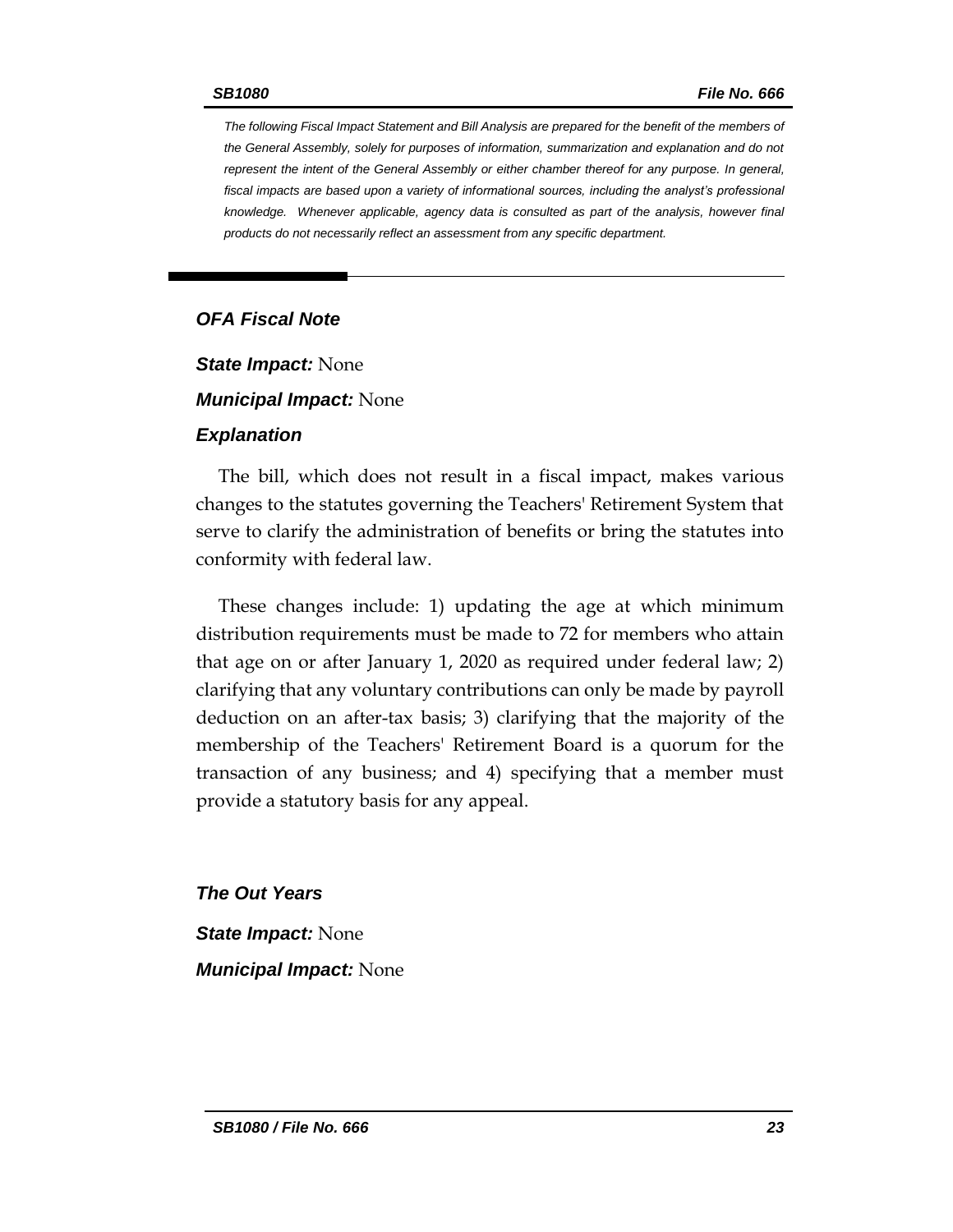#### **OFA Bill Analysis**

**SB 1080**

#### *AN ACT CONCERNING VARIOUS REVISIONS TO THE TEACHERS' RETIREMENT SYSTEM.*

#### **SUMMARY**:

The bill makes various changes to the statutes governing the Teachers' Retirement System (TRS) that serve to clarify the administration of benefits or bring the statutes into conformity with current practice and federal law.

EFFECTIVE DATE: July 1, 2021

## *TRS Definitions (Section 1)*

The bill modifies the definition of: 1)" Disabled" to provide standard disability language and 2) "Formal application of retirement" to ensure that a proper payment plan is designated, and documentation is filed correctly.

# *Benefit Eligibility (Section 2)*

The bill clarifies that the credited service must be in a public school of Connecticut and updates the age at which minimum distribution requirements must be made from 70  $\frac{1}{2}$  to 72 for members who attain age 72 on or after January 1, 2020 as required under federal law.

# *Member Voluntary Contributions (Section 3)*

The bill specifies that voluntary contributions reflect after-tax contributions withheld by the member's employer from their annual salary. It also provides alternative payment forms and the times for payments under each.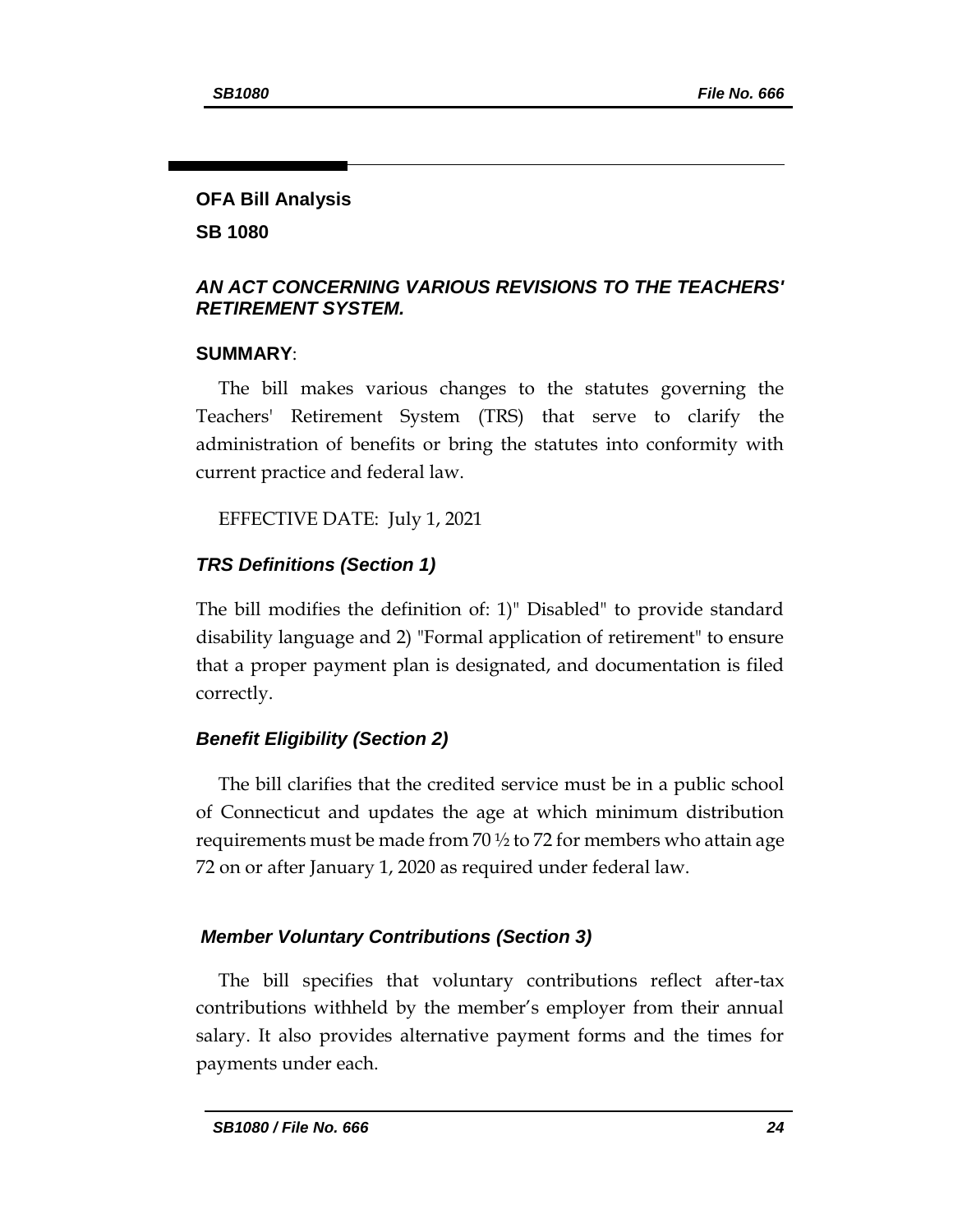#### *Teachers' Retirement Board (Section 4)*

The bill specifies that the majority of the membership of the Teachers' Retirement Board is a quorum for the transaction of any business and updates the title of the administrative head of the agency.

Under current law, there are 14 members of the teachers' retirement board: three Ex-officio members or their designees (Secretary of the Office of Policy and Management, State Treasurer, and Commissioner of Education), 5 public members, two retired teachers, and four active teachers.

## *Transfers between State Pension Systems (Section 5)*

The bill eliminates obsolete language regarding transfers to the Alternate Retirement Program (ARP) and clarifies the requirement for obtaining credit for time served in the State Employees Retirement System, ARP or other retirement systems (excluding Social Security and nonregular military retirement system). Clarifies that no person shall be eligible for membership in more than one retirement system at the same time for the same service.

# *Reemployment of Retired Teachers (Section 6)*

The bill clarifies the rules for [reemployment](file://///prdfs1/lcopsdata/2021/FC/Post%20Retirement%20Employment_GUIDE.pdf) of a retired teacher by establishing guidelines for the repayment of funds if a member does not suspend their pension after exceeding the 45% rule.

Under current law, the 45% rule for post-retirement employment allows a member to retain their monthly pension benefit and permits them to earn up to 45% of the maximum salary for the teaching position.

# *Appeal to the Teachers' Retirement Board (TRB) (Section 7)*

The bill specifies that a member must provide a statutory basis for any appeal to the TRB for reconsideration of a decision of the Board.

# *Disability Allowance (Section 8)*